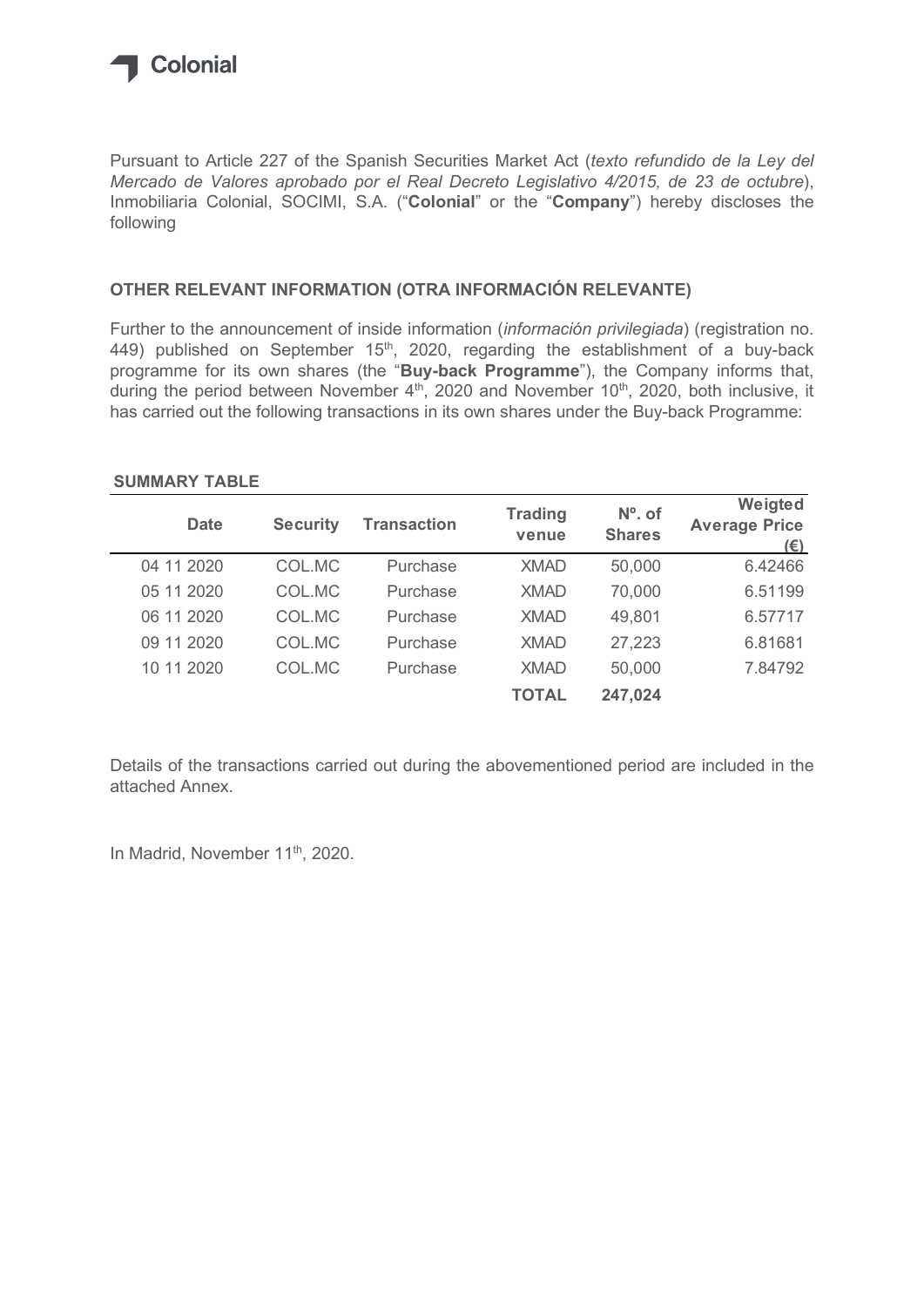## ANNEX

|                          |                  |                      | <b>ANNEX</b>               |                                   |                    |                                              |
|--------------------------|------------------|----------------------|----------------------------|-----------------------------------|--------------------|----------------------------------------------|
| Date                     | <b>Security</b>  | <b>Transaction</b>   | <b>Trading</b><br>venue    | $N^{\circ}$ . of<br><b>Shares</b> | Price $(\epsilon)$ | Intermediary                                 |
| 04 11 2020               | COL.MC           | Purchase             | <b>XMAD</b>                | 352                               | 6.36               | Banco Sabadell, S.A.                         |
| 04 11 2020               | COL.MC           | Purchase             | <b>XMAD</b>                | 721                               | 6.35               | Banco Sabadell, S.A.                         |
| 04 11 2020               | COL.MC           | Purchase             | <b>XMAD</b>                | 33                                | 6.355              | Banco Sabadell, S.A.                         |
| 04 11 2020               | COL.MC           | Purchase             | <b>XMAD</b>                | 202                               | 6.355              | Banco Sabadell, S.A.                         |
| 04 11 2020               | COL.MC           | Purchase             | <b>XMAD</b>                | 207                               | 6.355              | Banco Sabadell, S.A.                         |
| 04 11 2020               | COL.MC           | Purchase             | <b>XMAD</b>                | 2,500                             | 6.35               | Banco Sabadell, S.A.                         |
| 04 11 2020<br>04 11 2020 | COL.MC<br>COL.MC | Purchase<br>Purchase | <b>XMAD</b><br><b>XMAD</b> | 247<br>271                        | 6.375<br>6.36      | Banco Sabadell, S.A.<br>Banco Sabadell, S.A. |
| 04 11 2020               | COL.MC           | Purchase             | <b>XMAD</b>                | 4                                 | 6.355              | Banco Sabadell, S.A.                         |
| 04 11 2020               | COL.MC           | Purchase             | <b>XMAD</b>                | 284                               | 6.345              | Banco Sabadell, S.A.                         |
| 04 11 2020               | COL.MC           | Purchase             | <b>XMAD</b>                | 246                               | 6.365              | Banco Sabadell, S.A.                         |
| 04 11 2020               | COL.MC           | Purchase             | <b>XMAD</b>                | 22                                | 6.365              | Banco Sabadell, S.A.                         |
| 04 11 2020               | COL.MC           | Purchase             | <b>XMAD</b>                | 144                               | 6.375              | Banco Sabadell, S.A.                         |
| 04 11 2020               | COL.MC           | Purchase             | XMAD                       | 390                               | 6.39               | Banco Sabadell, S.A.                         |
| 04 11 2020               | COL.MC           | Purchase             | <b>XMAD</b>                | 310                               | 6.375              | Banco Sabadell, S.A.                         |
| 04 11 2020               | COL.MC           | Purchase             | <b>XMAD</b>                | 161                               | 6.345              | Banco Sabadell, S.A.                         |
| 04 11 2020               | COL.MC           | Purchase             | <b>XMAD</b>                | 9                                 | 6.355              | Banco Sabadell, S.A.                         |
| 04 11 2020               | COL.MC           | Purchase             | <b>XMAD</b>                | 280                               | 6.355              | Banco Sabadell, S.A.                         |
| 04 11 2020               | COL.MC           | Purchase             | <b>XMAD</b>                | 574                               | 6.37               | Banco Sabadell, S.A.                         |
| 04 11 2020               | COL.MC           | Purchase             | <b>XMAD</b>                | 389                               | 6.38               | Banco Sabadell, S.A.                         |
| 04 11 2020               | COL.MC           | Purchase             | <b>XMAD</b>                | 99                                | 6.365              | Banco Sabadell, S.A.                         |
| 04 11 2020               | COL.MC           | Purchase             | <b>XMAD</b>                | 242                               | 6.38               | Banco Sabadell, S.A.                         |
| 04 11 2020               | COL.MC           | Purchase             | <b>XMAD</b>                | 75                                | 6.38               | Banco Sabadell, S.A.                         |
| 04 11 2020               | COL.MC           | Purchase             | <b>XMAD</b>                | 546                               | 6.39               | Banco Sabadell, S.A.                         |
| 04 11 2020               | COL.MC           | Purchase             | <b>XMAD</b>                | 48                                | 6.375              | Banco Sabadell, S.A.                         |
| 04 11 2020               | COL.MC           | Purchase             | <b>XMAD</b>                | 408                               | 6.375              | Banco Sabadell, S.A.                         |
| 04 11 2020               | COL.MC           | Purchase             | <b>XMAD</b>                | 152                               | 6.375              | Banco Sabadell, S.A.                         |
| 04 11 2020               | COL.MC           | Purchase             | <b>XMAD</b>                | 116                               | 6.385              | Banco Sabadell, S.A.                         |
| 04 11 2020               | COL.MC           | Purchase<br>Purchase | <b>XMAD</b><br><b>XMAD</b> | 80                                | 6.37<br>6.36       | Banco Sabadell, S.A.<br>Banco Sabadell, S.A. |
| 04 11 2020<br>04 11 2020 | COL.MC<br>COL.MC | Purchase             | <b>XMAD</b>                | 210<br>80                         | 6.36               | Banco Sabadell, S.A.                         |
| 04 11 2020               | COL.MC           | Purchase             | <b>XMAD</b>                | 343                               | 6.385              | Banco Sabadell, S.A.                         |
| 04 11 2020               | COL.MC           | Purchase             | <b>XMAD</b>                | 295                               | 6.38               | Banco Sabadell, S.A.                         |
| 04 11 2020               | COL.MC           | Purchase             | <b>XMAD</b>                | 311                               | 6.395              | Banco Sabadell, S.A.                         |
| 04 11 2020               | COL.MC           | Purchase             | <b>XMAD</b>                | 247                               | 6.43               | Banco Sabadell, S.A.                         |
| 04 11 2020               | COL.MC           | Purchase             | <b>XMAD</b>                | 126                               | 6.43               | Banco Sabadell, S.A.                         |
| 04 11 2020               | COL.MC           | Purchase             | <b>XMAD</b>                | 240                               | 6.43               | Banco Sabadell, S.A.                         |
| 04 11 2020               | COL.MC           | Purchase             | <b>XMAD</b>                | 43                                | 6.43               | Banco Sabadell, S.A.                         |
| 04 11 2020               | COL.MC           | Purchase             | <b>XMAD</b>                | 46                                | 6.425              | Banco Sabadell, S.A.                         |
| 04 11 2020               | COL.MC           | Purchase             | <b>XMAD</b>                | 63                                | 6.425              | Banco Sabadell, S.A.                         |
| 04 11 2020               | COL.MC           | Purchase             | <b>XMAD</b>                | 112                               | 6.425              | Banco Sabadell, S.A.                         |
| 04 11 2020               | COL.MC           | Purchase             | <b>XMAD</b>                | 56                                | 6.43               | Banco Sabadell, S.A.                         |
| 04 11 2020               | COL.MC           | Purchase             | <b>XMAD</b>                | 255                               | 6.44               | Banco Sabadell, S.A.                         |
| 04 11 2020               | COL.MC           | Purchase             | <b>XMAD</b>                | 48                                | 6.43               | Banco Sabadell, S.A.                         |
| 04 11 2020               | COL.MC           | Purchase             | <b>XMAD</b>                | 272                               | 6.445              | Banco Sabadell, S.A.                         |
| 04 11 2020               | COL.MC           | Purchase             | <b>XMAD</b>                | 68                                | 6.44               | Banco Sabadell, S.A.                         |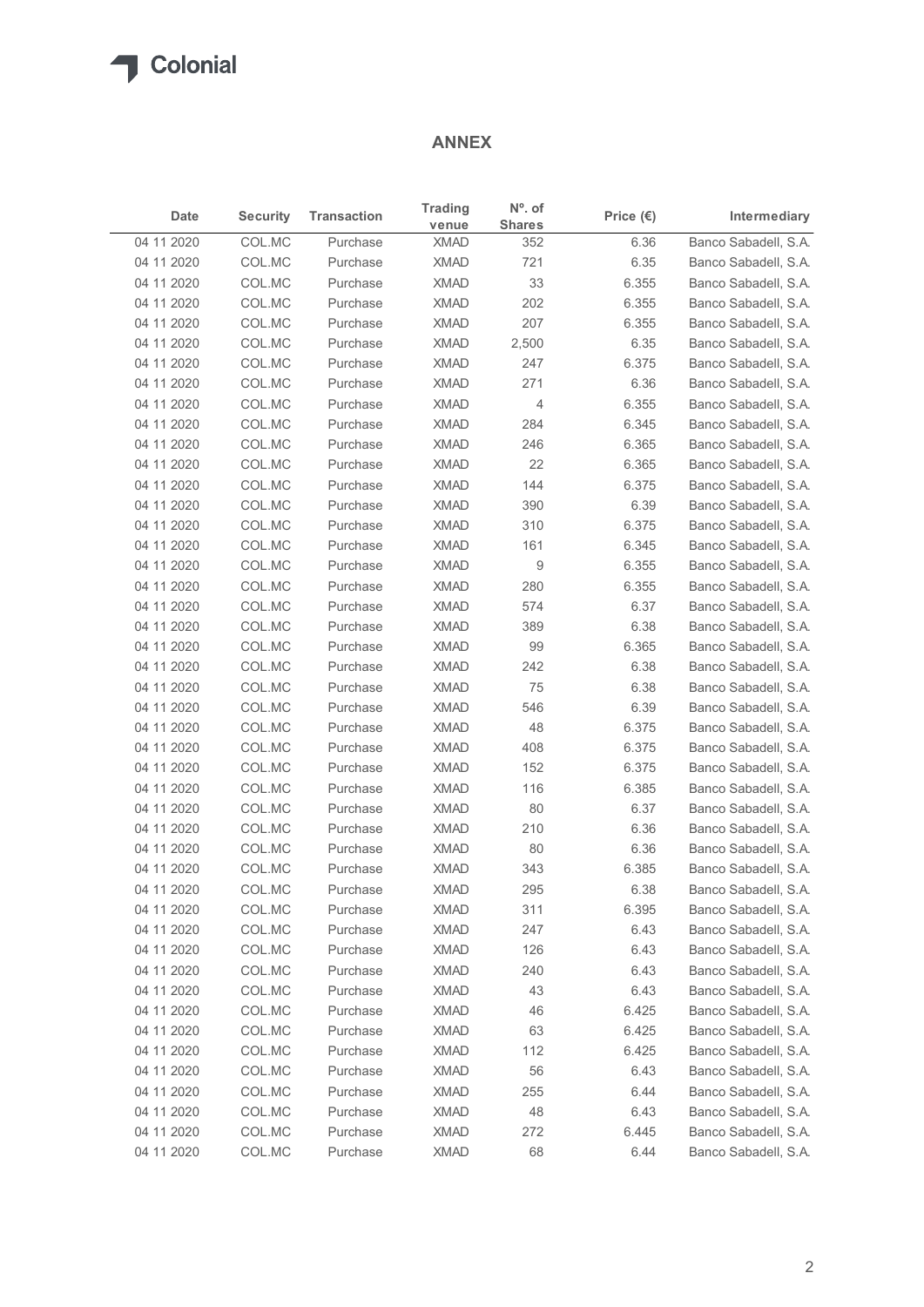

| Date                     | <b>Security</b>  | <b>Transaction</b>   | <b>Trading</b>             | $N^{\circ}$ . of     | Price $(\epsilon)$ | Intermediary                                 |
|--------------------------|------------------|----------------------|----------------------------|----------------------|--------------------|----------------------------------------------|
| 04 11 2020               | COL.MC           | Purchase             | venue<br><b>XMAD</b>       | <b>Shares</b><br>237 | 6.435              | Banco Sabadell, S.A.                         |
| 04 11 2020               | COL.MC           | Purchase             | <b>XMAD</b>                | 10                   | 6.42               | Banco Sabadell, S.A.                         |
| 04 11 2020               | COL.MC           | Purchase             | <b>XMAD</b>                | 288                  | 6.415              | Banco Sabadell, S.A.                         |
| 04 11 2020               | COL.MC           | Purchase             | <b>XMAD</b>                | 60                   | 6.405              | Banco Sabadell, S.A.                         |
| 04 11 2020               | COL.MC           | Purchase             | <b>XMAD</b>                | 15                   | 6.405              | Banco Sabadell, S.A.                         |
| 04 11 2020<br>04 11 2020 | COL.MC<br>COL.MC | Purchase<br>Purchase | <b>XMAD</b><br><b>XMAD</b> | 292<br>229           | 6.39               | Banco Sabadell, S.A.<br>Banco Sabadell, S.A. |
| 04 11 2020               | COL.MC           | Purchase             | <b>XMAD</b>                | 26                   | 6.38<br>6.36       | Banco Sabadell, S.A.                         |
| 04 11 2020               | COL.MC           | Purchase             | <b>XMAD</b>                | 257                  | 6.355              | Banco Sabadell, S.A.                         |
| 04 11 2020               | COL.MC           | Purchase             | <b>XMAD</b>                | 2,500                | 6.35               | Banco Sabadell, S.A.                         |
| 04 11 2020               | COL.MC           | Purchase             | <b>XMAD</b>                | 40                   | 6.35               | Banco Sabadell, S.A.                         |
| 04 11 2020               | COL.MC           | Purchase             | <b>XMAD</b>                | 225                  | 6.345              | Banco Sabadell, S.A.                         |
| 04 11 2020<br>04 11 2020 | COL.MC<br>COL.MC | Purchase<br>Purchase | <b>XMAD</b><br>XMAD        | 290<br>10            | 6.34<br>6.335      | Banco Sabadell, S.A.<br>Banco Sabadell, S.A. |
| 04 11 2020               | COL.MC           | Purchase             | XMAD                       | 267                  | 6.33               | Banco Sabadell, S.A.                         |
| 04 11 2020               | COL.MC           | Purchase             | XMAD                       | 345                  | 6.325              | Banco Sabadell, S.A.                         |
| 04 11 2020               | COL.MC           | Purchase             | XMAD                       | 1,148                | 6.305              | Banco Sabadell, S.A.                         |
| 04 11 2020               | COL.MC           | Purchase             | <b>XMAD</b>                | 100                  | 6.34               | Banco Sabadell, S.A.                         |
| 04 11 2020               | COL.MC           | Purchase             | <b>XMAD</b>                | 159                  | 6.34               | Banco Sabadell, S.A.                         |
| 04 11 2020<br>04 11 2020 | COL.MC<br>COL.MC | Purchase<br>Purchase | <b>XMAD</b><br><b>XMAD</b> | 293<br>244           | 6.35<br>6.35       | Banco Sabadell, S.A.<br>Banco Sabadell, S.A. |
| 04 11 2020               | COL.MC           | Purchase             | XMAD                       | 578                  | 6.355              | Banco Sabadell, S.A.                         |
| 04 11 2020               | COL.MC           | Purchase             | XMAD                       | 302                  | 6.335              | Banco Sabadell, S.A.                         |
| 04 11 2020               | COL.MC           | Purchase             | XMAD                       | 7                    | 6.33               | Banco Sabadell, S.A.                         |
| 04 11 2020               | COL.MC           | Purchase             | <b>XMAD</b>                | 376                  | 6.325              | Banco Sabadell, S.A.                         |
| 04 11 2020               | COL.MC           | Purchase             | <b>XMAD</b>                | 206                  | 6.335              | Banco Sabadell, S.A.                         |
| 04 11 2020<br>04 11 2020 | COL.MC<br>COL.MC | Purchase<br>Purchase | XMAD<br><b>XMAD</b>        | 23<br>227            | 6.345<br>6.35      | Banco Sabadell, S.A.<br>Banco Sabadell, S.A. |
| 04 11 2020               | COL.MC           | Purchase             | XMAD                       | 372                  | 6.34               | Banco Sabadell, S.A.                         |
| 04 11 2020               | COL.MC           | Purchase             | <b>XMAD</b>                | 44                   | 6.345              | Banco Sabadell, S.A.                         |
| 04 11 2020               | COL.MC           | Purchase             | <b>XMAD</b>                | 556                  | 6.365              | Banco Sabadell, S.A.                         |
| 04 11 2020               | COL.MC           | Purchase             | <b>XMAD</b>                | 258                  | 6.37               | Banco Sabadell, S.A.                         |
| 04 11 2020               | COL.MC           | Purchase             | <b>XMAD</b>                | 239                  | 6.375              | Banco Sabadell, S.A.                         |
| 04 11 2020               | COL.MC           | Purchase             | <b>XMAD</b>                | 2,500                | 6.35               | Banco Sabadell, S.A.                         |
| 04 11 2020               | COL.MC           | Purchase<br>Purchase | XMAD<br><b>XMAD</b>        | 32                   | 6.34               | Banco Sabadell, S.A.                         |
| 04 11 2020<br>04 11 2020 | COL.MC<br>COL.MC | Purchase             | <b>XMAD</b>                | 343<br>28            | 6.335<br>6.355     | Banco Sabadell, S.A.<br>Banco Sabadell, S.A. |
| 04 11 2020               | COL.MC           | Purchase             | <b>XMAD</b>                | 210                  | 6.355              | Banco Sabadell, S.A.                         |
| 04 11 2020               | COL.MC           | Purchase             | XMAD                       | 266                  | 6.355              | Banco Sabadell, S.A.                         |
| 04 11 2020               | COL.MC           | Purchase             | <b>XMAD</b>                | 234                  | 6.35               | Banco Sabadell, S.A.                         |
| 04 11 2020               | COL.MC           | Purchase             | <b>XMAD</b>                | 231                  | 6.335              | Banco Sabadell, S.A.                         |
| 04 11 2020               | COL.MC           | Purchase             | <b>XMAD</b>                | 471                  | 6.35               | Banco Sabadell, S.A.                         |
| 04 11 2020               | COL.MC           | Purchase             | <b>XMAD</b><br><b>XMAD</b> | 32<br>187            | 6.35<br>6.355      | Banco Sabadell, S.A.<br>Banco Sabadell, S.A. |
| 04 11 2020<br>04 11 2020 | COL.MC<br>COL.MC | Purchase<br>Purchase | XMAD                       | 491                  | 6.365              | Banco Sabadell, S.A.                         |
| 04 11 2020               | COL.MC           | Purchase             | XMAD                       | $\overline{1}$       | 6.37               | Banco Sabadell, S.A.                         |
| 04 11 2020               | COL.MC           | Purchase             | <b>XMAD</b>                | 234                  | 6.37               | Banco Sabadell, S.A.                         |
| 04 11 2020               | COL.MC           | Purchase             | <b>XMAD</b>                | 236                  | 6.36               | Banco Sabadell, S.A.                         |
| 04 11 2020               | COL.MC           | Purchase             | <b>XMAD</b>                | 22                   | 6.35               | Banco Sabadell, S.A.                         |
| 04 11 2020               | COL.MC           | Purchase             | <b>XMAD</b>                | 178                  | 6.355              | Banco Sabadell, S.A.                         |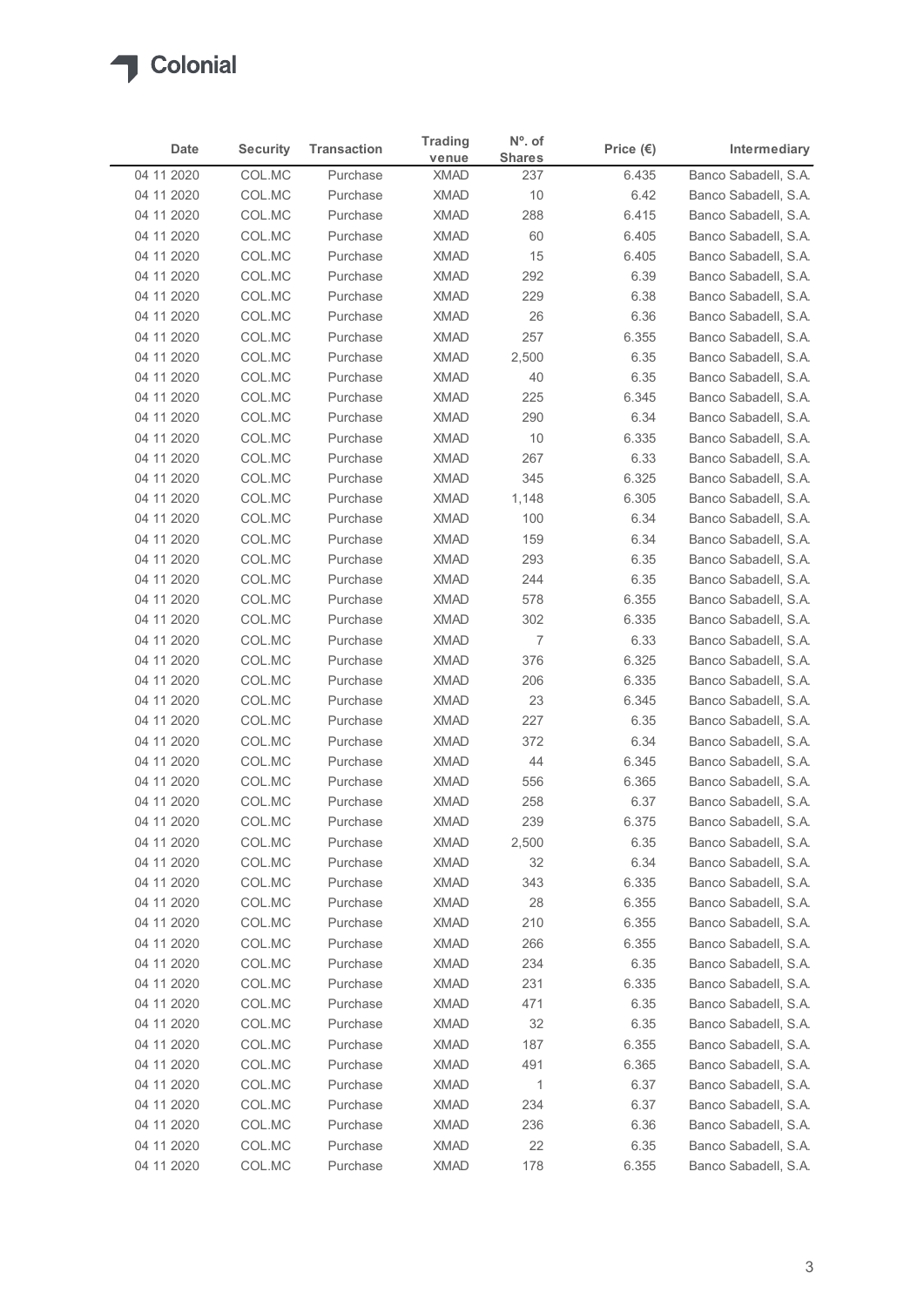

| Date                     | <b>Security</b>  | <b>Transaction</b>   | <b>Trading</b>             | $N^{\circ}$ . of    | Price $(\epsilon)$ | Intermediary                                 |
|--------------------------|------------------|----------------------|----------------------------|---------------------|--------------------|----------------------------------------------|
| 04 11 2020               | COL.MC           | Purchase             | venue<br><b>XMAD</b>       | <b>Shares</b><br>31 | 6.355              | Banco Sabadell, S.A.                         |
| 04 11 2020               | COL.MC           | Purchase             | <b>XMAD</b>                | 144                 | 6.355              | Banco Sabadell, S.A.                         |
| 04 11 2020               | COL.MC           | Purchase             | <b>XMAD</b>                | 249                 | 6.36               | Banco Sabadell, S.A.                         |
| 04 11 2020               | COL.MC           | Purchase             | <b>XMAD</b>                | 171                 | 6.415              | Banco Sabadell, S.A.                         |
| 04 11 2020               | COL.MC           | Purchase             | <b>XMAD</b>                | 225                 | 6.44               | Banco Sabadell, S.A.                         |
| 04 11 2020               | COL.MC           | Purchase             | <b>XMAD</b>                | 151                 | 6.455              | Banco Sabadell, S.A.                         |
| 04 11 2020<br>04 11 2020 | COL.MC<br>COL.MC | Purchase<br>Purchase | <b>XMAD</b><br><b>XMAD</b> | 69<br>165           | 6.455<br>6.48      | Banco Sabadell, S.A.<br>Banco Sabadell, S.A. |
| 04 11 2020               | COL.MC           | Purchase             | <b>XMAD</b>                | 70                  | 6.48               | Banco Sabadell, S.A.                         |
| 04 11 2020               | COL.MC           | Purchase             | <b>XMAD</b>                | 175                 | 6.48               | Banco Sabadell, S.A.                         |
| 04 11 2020               | COL.MC           | Purchase             | <b>XMAD</b>                | 428                 | 6.495              | Banco Sabadell, S.A.                         |
| 04 11 2020               | COL.MC           | Purchase             | <b>XMAD</b>                | 263                 | 6.49               | Banco Sabadell, S.A.                         |
| 04 11 2020               | COL.MC           | Purchase             | <b>XMAD</b>                | 308                 | 6.5                | Banco Sabadell, S.A.                         |
| 04 11 2020               | COL.MC           | Purchase             | XMAD                       | 202                 | 6.495              | Banco Sabadell, S.A.                         |
| 04 11 2020               | COL.MC           | Purchase             | XMAD                       | 279                 | 6.47               | Banco Sabadell, S.A.                         |
| 04 11 2020<br>04 11 2020 | COL.MC<br>COL.MC | Purchase<br>Purchase | XMAD<br><b>XMAD</b>        | 140<br>465          | 6.435<br>6.505     | Banco Sabadell, S.A.<br>Banco Sabadell, S.A. |
| 04 11 2020               | COL.MC           | Purchase             | <b>XMAD</b>                | 230                 | 6.505              | Banco Sabadell, S.A.                         |
| 04 11 2020               | COL.MC           | Purchase             | <b>XMAD</b>                | 313                 | 6.505              | Banco Sabadell, S.A.                         |
| 04 11 2020               | COL.MC           | Purchase             | <b>XMAD</b>                | 283                 | 6.505              | Banco Sabadell, S.A.                         |
| 04 11 2020               | COL.MC           | Purchase             | <b>XMAD</b>                | 119                 | 6.49               | Banco Sabadell, S.A.                         |
| 04 11 2020               | COL.MC           | Purchase             | XMAD                       | 248                 | 6.495              | Banco Sabadell, S.A.                         |
| 04 11 2020               | COL.MC           | Purchase             | XMAD                       | 235                 | 6.495              | Banco Sabadell, S.A.                         |
| 04 11 2020               | COL.MC           | Purchase             | XMAD                       | 245                 | 6.495              | Banco Sabadell, S.A.                         |
| 04 11 2020               | COL.MC           | Purchase             | XMAD                       | 45                  | 6.495              | Banco Sabadell, S.A.                         |
| 04 11 2020<br>04 11 2020 | COL.MC<br>COL.MC | Purchase<br>Purchase | XMAD<br>XMAD               | 279<br>255          | 6.495<br>6.5       | Banco Sabadell, S.A.<br>Banco Sabadell, S.A. |
| 04 11 2020               | COL.MC           | Purchase             | <b>XMAD</b>                | 298                 | 6.5                | Banco Sabadell, S.A.                         |
| 04 11 2020               | COL.MC           | Purchase             | XMAD                       | 250                 | 6.495              | Banco Sabadell, S.A.                         |
| 04 11 2020               | COL.MC           | Purchase             | <b>XMAD</b>                | 499                 | 6.5                | Banco Sabadell, S.A.                         |
| 04 11 2020               | COL.MC           | Purchase             | <b>XMAD</b>                | 184                 | 6.51               | Banco Sabadell, S.A.                         |
| 04 11 2020               | COL.MC           | Purchase             | <b>XMAD</b>                | 211                 | 6.495              | Banco Sabadell, S.A.                         |
| 04 11 2020               | COL.MC           | Purchase             | <b>XMAD</b>                | 24                  | 6.495              | Banco Sabadell, S.A.                         |
| 04 11 2020               | COL.MC           | Purchase             | <b>XMAD</b>                | 355                 | 6.495              | Banco Sabadell, S.A.                         |
| 04 11 2020               | COL.MC           | Purchase<br>Purchase | XMAD<br><b>XMAD</b>        | 26                  | 6.495              | Banco Sabadell, S.A.                         |
| 04 11 2020<br>04 11 2020 | COL.MC<br>COL.MC | Purchase             | <b>XMAD</b>                | 288<br>7            | 6.5<br>6.49        | Banco Sabadell, S.A.<br>Banco Sabadell, S.A. |
| 04 11 2020               | COL.MC           | Purchase             | <b>XMAD</b>                | 201                 | 6.495              | Banco Sabadell, S.A.                         |
| 04 11 2020               | COL.MC           | Purchase             | XMAD                       | 168                 | 6.51               | Banco Sabadell, S.A.                         |
| 04 11 2020               | COL.MC           | Purchase             | <b>XMAD</b>                | 229                 | 6.5                | Banco Sabadell, S.A.                         |
| 04 11 2020               | COL.MC           | Purchase             | <b>XMAD</b>                | 6                   | 6.49               | Banco Sabadell, S.A.                         |
| 04 11 2020               | COL.MC           | Purchase             | <b>XMAD</b>                | 914                 | 6.515              | Banco Sabadell, S.A.                         |
| 04 11 2020               | COL.MC           | Purchase             | <b>XMAD</b>                | 2,000               | 6.515              | Banco Sabadell, S.A.                         |
| 04 11 2020               | COL.MC           | Purchase             | <b>XMAD</b>                | 800                 | 6.515              | Banco Sabadell, S.A.                         |
| 04 11 2020               | COL.MC           | Purchase             | XMAD                       | 1,286               | 6.515              | Banco Sabadell, S.A.                         |
| 04 11 2020<br>04 11 2020 | COL.MC<br>COL.MC | Purchase<br>Purchase | XMAD<br><b>XMAD</b>        | 519<br>543          | 6.51<br>6.51       | Banco Sabadell, S.A.<br>Banco Sabadell, S.A. |
| 04 11 2020               | COL.MC           | Purchase             | <b>XMAD</b>                | 222                 | 6.505              | Banco Sabadell, S.A.                         |
|                          | COL.MC           | Purchase             | <b>XMAD</b>                | $17$                | 6.505              | Banco Sabadell, S.A.                         |
| 04 11 2020               | COL.MC           | Purchase             | <b>XMAD</b>                | 309                 | 6.505              | Banco Sabadell, S.A.                         |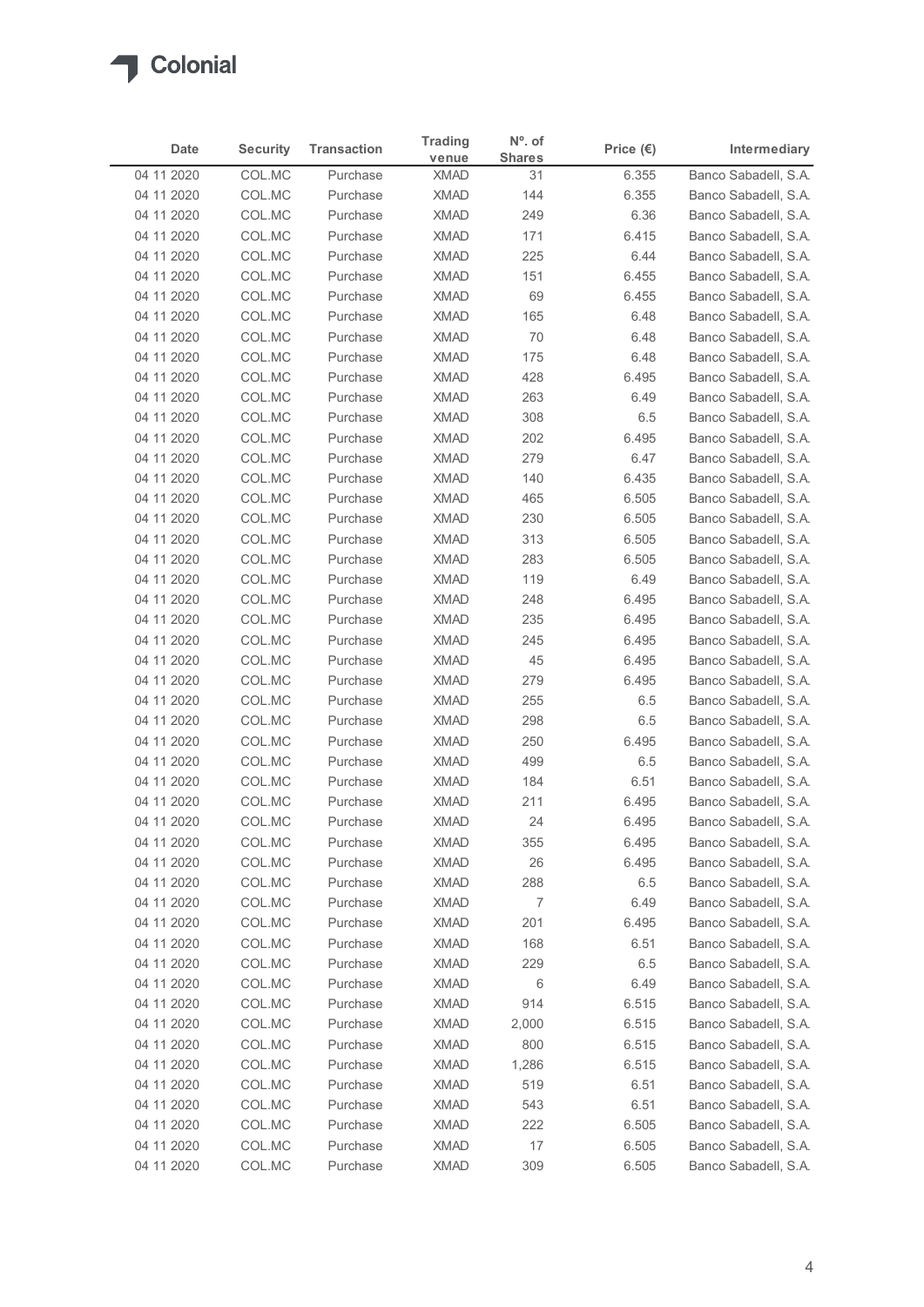

| Date                     | <b>Security</b>  | <b>Transaction</b>   | <b>Trading</b>             | $N^{\circ}$ . of     | Price $(\epsilon)$ | Intermediary                                 |
|--------------------------|------------------|----------------------|----------------------------|----------------------|--------------------|----------------------------------------------|
| 04 11 2020               | COL.MC           | Purchase             | venue<br><b>XMAD</b>       | <b>Shares</b><br>265 | 6.505              | Banco Sabadell, S.A.                         |
| 04 11 2020               | COL.MC           | Purchase             | <b>XMAD</b>                | 542                  | 6.51               | Banco Sabadell, S.A.                         |
| 04 11 2020               | COL.MC           | Purchase             | <b>XMAD</b>                | 124                  | 6.505              | Banco Sabadell, S.A.                         |
| 04 11 2020               | COL.MC           | Purchase             | <b>XMAD</b>                | 562                  | 6.51               | Banco Sabadell, S.A.                         |
| 04 11 2020               | COL.MC           | Purchase             | <b>XMAD</b>                | 426                  | 6.51               | Banco Sabadell, S.A.                         |
| 04 11 2020               | COL.MC           | Purchase             | <b>XMAD</b>                | $\overline{c}$       | 6.51               | Banco Sabadell, S.A.                         |
| 04 11 2020<br>04 11 2020 | COL.MC<br>COL.MC | Purchase<br>Purchase | <b>XMAD</b><br><b>XMAD</b> | 186<br>4             | 6.51<br>6.51       | Banco Sabadell, S.A.<br>Banco Sabadell, S.A. |
| 04 11 2020               | COL.MC           | Purchase             | <b>XMAD</b>                | 232                  | 6.51               | Banco Sabadell, S.A.                         |
| 04 11 2020               | COL.MC           | Purchase             | <b>XMAD</b>                | 478                  | 6.51               | Banco Sabadell, S.A.                         |
| 04 11 2020               | COL.MC           | Purchase             | <b>XMAD</b>                | 21                   | 6.53               | Banco Sabadell, S.A.                         |
| 04 11 2020               | COL.MC           | Purchase             | <b>XMAD</b>                | 204                  | 6.53               | Banco Sabadell, S.A.                         |
| 04 11 2020               | COL.MC           | Purchase             | <b>XMAD</b>                | 95                   | 6.53               | Banco Sabadell, S.A.                         |
| 04 11 2020               | COL.MC           | Purchase             | XMAD                       | 84                   | 6.53               | Banco Sabadell, S.A.                         |
| 04 11 2020               | COL.MC           | Purchase             | XMAD                       | 33                   | 6.53               | Banco Sabadell, S.A.                         |
| 04 11 2020<br>04 11 2020 | COL.MC<br>COL.MC | Purchase<br>Purchase | XMAD<br><b>XMAD</b>        | 214<br>75            | 6.53<br>6.53       | Banco Sabadell, S.A.<br>Banco Sabadell, S.A. |
| 04 11 2020               | COL.MC           | Purchase             | <b>XMAD</b>                | 12                   | 6.53               | Banco Sabadell, S.A.                         |
| 04 11 2020               | COL.MC           | Purchase             | <b>XMAD</b>                | 800                  | 6.53               | Banco Sabadell, S.A.                         |
| 04 11 2020               | COL.MC           | Purchase             | <b>XMAD</b>                | 1,000                | 6.53               | Banco Sabadell, S.A.                         |
| 04 11 2020               | COL.MC           | Purchase             | <b>XMAD</b>                | 1,000                | 6.53               | Banco Sabadell, S.A.                         |
| 04 11 2020               | COL.MC           | Purchase             | <b>XMAD</b>                | 188                  | 6.53               | Banco Sabadell, S.A.                         |
| 04 11 2020               | COL.MC           | Purchase             | XMAD                       | 464                  | 6.545              | Banco Sabadell, S.A.                         |
| 05 11 2020               | COL.MC           | Purchase             | XMAD                       | 51                   | 6.56               | Banco Sabadell, S.A.                         |
| 05 11 2020               | COL.MC           | Purchase             | <b>XMAD</b>                | 422                  | 6.575              | Banco Sabadell, S.A.                         |
| 05 11 2020<br>05 11 2020 | COL.MC<br>COL.MC | Purchase<br>Purchase | <b>XMAD</b><br>XMAD        | 183<br>41            | 6.57<br>6.57       | Banco Sabadell, S.A.<br>Banco Sabadell, S.A. |
| 05 11 2020               | COL.MC           | Purchase             | <b>XMAD</b>                | 445                  | 6.55               | Banco Sabadell, S.A.                         |
| 05 11 2020               | COL.MC           | Purchase             | XMAD                       | 373                  | 6.54               | Banco Sabadell, S.A.                         |
| 05 11 2020               | COL.MC           | Purchase             | <b>XMAD</b>                | 257                  | 6.54               | Banco Sabadell, S.A.                         |
| 05 11 2020               | COL.MC           | Purchase             | <b>XMAD</b>                | 232                  | 6.535              | Banco Sabadell, S.A.                         |
| 05 11 2020               | COL.MC           | Purchase             | <b>XMAD</b>                | 326                  | 6.53               | Banco Sabadell, S.A.                         |
| 05 11 2020               | COL.MC           | Purchase             | <b>XMAD</b>                | 259                  | 6.545              | Banco Sabadell, S.A.                         |
| 05 11 2020               | COL.MC           | Purchase             | <b>XMAD</b>                | 829                  | 6.55               | Banco Sabadell, S.A.                         |
| 05 11 2020               | COL.MC           | Purchase<br>Purchase | XMAD                       | 176                  | 6.545              | Banco Sabadell, S.A.                         |
| 05 11 2020<br>05 11 2020 | COL.MC<br>COL.MC | Purchase             | XMAD<br><b>XMAD</b>        | 313<br>232           | 6.535<br>6.545     | Banco Sabadell, S.A.<br>Banco Sabadell, S.A. |
| 05 11 2020               | COL.MC           | Purchase             | <b>XMAD</b>                | 24                   | 6.54               | Banco Sabadell, S.A.                         |
| 05 11 2020               | COL.MC           | Purchase             | XMAD                       | 392                  | 6.555              | Banco Sabadell, S.A.                         |
| 05 11 2020               | COL.MC           | Purchase             | <b>XMAD</b>                | 245                  | 6.55               | Banco Sabadell, S.A.                         |
| 05 11 2020               | COL.MC           | Purchase             | <b>XMAD</b>                | 366                  | 6.55               | Banco Sabadell, S.A.                         |
| 05 11 2020               | COL.MC           | Purchase             | <b>XMAD</b>                | 96                   | 6.545              | Banco Sabadell, S.A.                         |
| 05 11 2020               | COL.MC           | Purchase             | <b>XMAD</b>                | 530                  | 6.56               | Banco Sabadell, S.A.                         |
| 05 11 2020               | COL.MC           | Purchase             | <b>XMAD</b>                | 16                   | 6.54               | Banco Sabadell, S.A.                         |
| 05 11 2020               | COL.MC           | Purchase             | XMAD                       | 456                  | 6.56               | Banco Sabadell, S.A.                         |
| 05 11 2020<br>05 11 2020 | COL.MC<br>COL.MC | Purchase<br>Purchase | XMAD<br><b>XMAD</b>        | 568<br>70            | 6.555<br>6.565     | Banco Sabadell, S.A.<br>Banco Sabadell, S.A. |
| 05 11 2020               | COL.MC           | Purchase             | <b>XMAD</b>                | 325                  | 6.575              | Banco Sabadell, S.A.                         |
|                          | COL.MC           | Purchase             | <b>XMAD</b>                | 18                   | 6.575              | Banco Sabadell, S.A.                         |
| 05 11 2020               | COL.MC           | Purchase             | <b>XMAD</b>                | 295                  | 6.555              | Banco Sabadell, S.A.                         |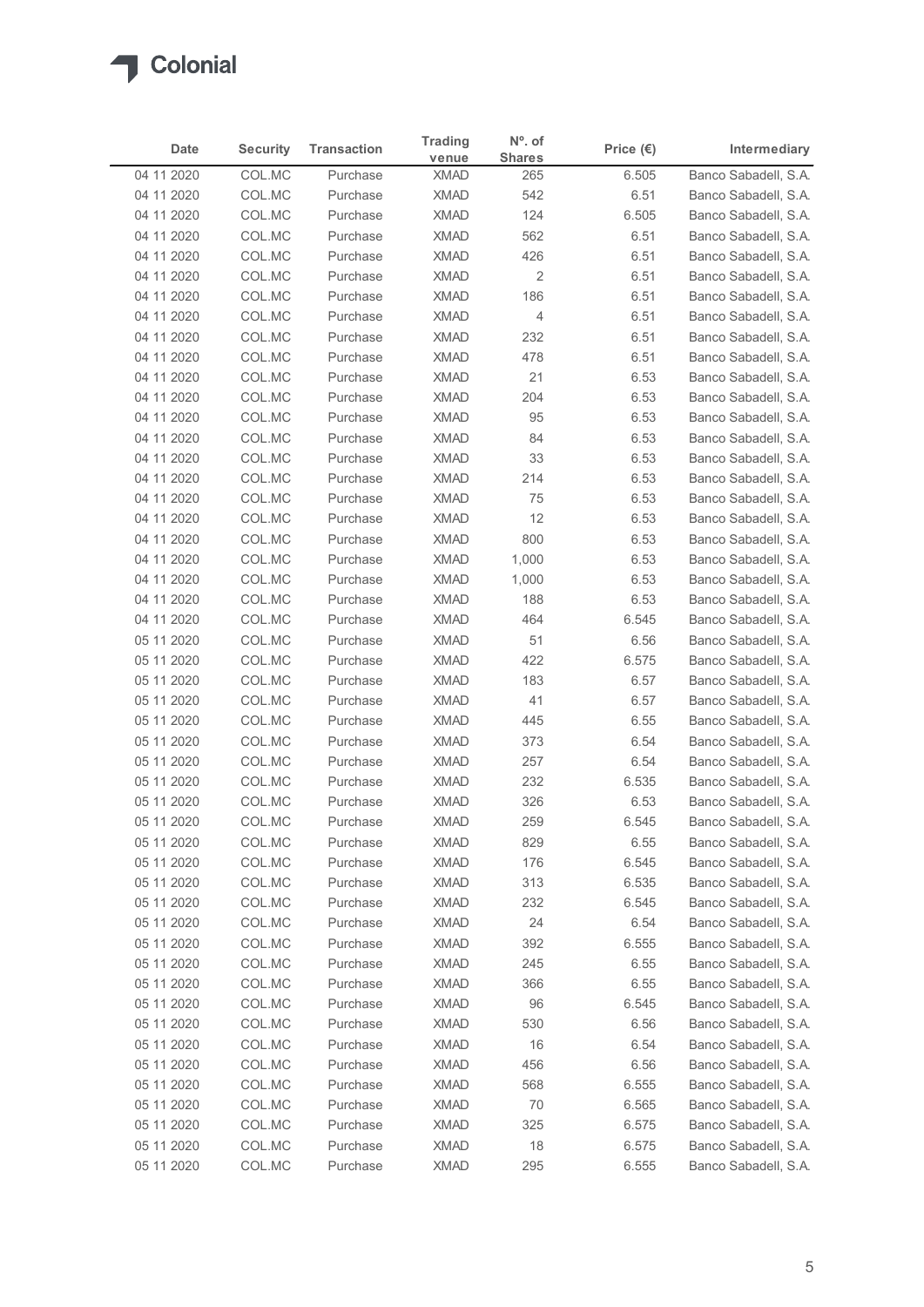# $\sqrt{2}$

| Date                     | <b>Security</b>  | <b>Transaction</b>   | <b>Trading</b>             | $No$ . of            | Price $(\epsilon)$ | Intermediary                                 |
|--------------------------|------------------|----------------------|----------------------------|----------------------|--------------------|----------------------------------------------|
| 05 11 2020               | COL.MC           | Purchase             | venue<br><b>XMAD</b>       | <b>Shares</b><br>302 | 6.545              | Banco Sabadell, S.A.                         |
| 05 11 2020               | COL.MC           | Purchase             | <b>XMAD</b>                | 70                   | 6.555              | Banco Sabadell, S.A.                         |
| 05 11 2020               | COL.MC           | Purchase             | <b>XMAD</b>                | 211                  | 6.555              | Banco Sabadell, S.A.                         |
| 05 11 2020               | COL.MC           | Purchase             | <b>XMAD</b>                | 101                  | 6.555              | Banco Sabadell, S.A.                         |
| 05 11 2020               | COL.MC           | Purchase             | <b>XMAD</b>                | 75                   | 6.54               | Banco Sabadell, S.A.                         |
| 05 11 2020               | COL.MC<br>COL.MC | Purchase<br>Purchase | <b>XMAD</b><br><b>XMAD</b> | 183<br>25            | 6.54               | Banco Sabadell, S.A.<br>Banco Sabadell, S.A. |
| 05 11 2020<br>05 11 2020 | COL.MC           | Purchase             | <b>XMAD</b>                | 237                  | 6.535<br>6.52      | Banco Sabadell, S.A.                         |
| 05 11 2020               | COL.MC           | Purchase             | <b>XMAD</b>                | 40                   | 6.52               | Banco Sabadell, S.A.                         |
| 05 11 2020               | COL.MC           | Purchase             | <b>XMAD</b>                | 252                  | 6.51               | Banco Sabadell, S.A.                         |
| 05 11 2020               | COL.MC           | Purchase             | <b>XMAD</b>                | 2,500                | 6.5                | Banco Sabadell, S.A.                         |
| 05 11 2020               | COL.MC           | Purchase             | <b>XMAD</b>                | 51                   | 6.5                | Banco Sabadell, S.A.                         |
| 05 11 2020               | COL.MC           | Purchase             | <b>XMAD</b>                | 298                  | 6.5                | Banco Sabadell, S.A.                         |
| 05 11 2020               | COL.MC           | Purchase             | XMAD                       | 42                   | 6.505              | Banco Sabadell, S.A.                         |
| 05 11 2020<br>05 11 2020 | COL.MC           | Purchase<br>Purchase | <b>XMAD</b><br><b>XMAD</b> | 25                   | 6.495<br>6.495     | Banco Sabadell, S.A.                         |
| 05 11 2020               | COL.MC<br>COL.MC | Purchase             | XMAD                       | 182<br>328           | 6.495              | Banco Sabadell, S.A.<br>Banco Sabadell, S.A. |
| 05 11 2020               | COL.MC           | Purchase             | <b>XMAD</b>                | 75                   | 6.485              | Banco Sabadell, S.A.                         |
| 05 11 2020               | COL.MC           | Purchase             | <b>XMAD</b>                | 671                  | 6.48               | Banco Sabadell, S.A.                         |
| 05 11 2020               | COL.MC           | Purchase             | <b>XMAD</b>                | 50                   | 6.5                | Banco Sabadell, S.A.                         |
| 05 11 2020               | COL.MC           | Purchase             | <b>XMAD</b>                | 245                  | 6.51               | Banco Sabadell, S.A.                         |
| 05 11 2020               | COL.MC           | Purchase             | <b>XMAD</b>                | 709                  | 6.505              | Banco Sabadell, S.A.                         |
| 05 11 2020               | COL.MC           | Purchase             | <b>XMAD</b>                | 2,500                | 6.5                | Banco Sabadell, S.A.                         |
| 05 11 2020               | COL.MC           | Purchase             | <b>XMAD</b>                | 967                  | 6.5                | Banco Sabadell, S.A.                         |
| 05 11 2020               | COL.MC           | Purchase             | <b>XMAD</b>                | 260                  | 6.5                | Banco Sabadell, S.A.                         |
| 05 11 2020<br>05 11 2020 | COL.MC<br>COL.MC | Purchase<br>Purchase | <b>XMAD</b><br><b>XMAD</b> | 180<br>236           | 6.51<br>6.505      | Banco Sabadell, S.A.<br>Banco Sabadell, S.A. |
| 05 11 2020               | COL.MC           | Purchase             | <b>XMAD</b>                | 53                   | 6.5                | Banco Sabadell, S.A.                         |
| 05 11 2020               | COL.MC           | Purchase             | <b>XMAD</b>                | 99                   | $6.5\,$            | Banco Sabadell, S.A.                         |
| 05 11 2020               | COL.MC           | Purchase             | <b>XMAD</b>                | 12                   | 6.495              | Banco Sabadell, S.A.                         |
| 05 11 2020               | COL.MC           | Purchase             | <b>XMAD</b>                | 293                  | 6.495              | Banco Sabadell, S.A.                         |
| 05 11 2020               | COL.MC           | Purchase             | <b>XMAD</b>                | 249                  | 6.495              | Banco Sabadell, S.A.                         |
| 05 11 2020               | COL.MC           | Purchase             | <b>XMAD</b>                | 261                  | 6.5                | Banco Sabadell, S.A.                         |
| 05 11 2020               | COL.MC           | Purchase             | <b>XMAD</b>                | 476                  | 6.51               | Banco Sabadell, S.A.                         |
| 05 11 2020               | COL.MC           | Purchase             | <b>XMAD</b>                | 81                   | 6.505              | Banco Sabadell, S.A.                         |
| 05 11 2020               | COL.MC           | Purchase             | <b>XMAD</b>                | 290                  | 6.51               | Banco Sabadell, S.A.                         |
| 05 11 2020<br>05 11 2020 | COL.MC<br>COL.MC | Purchase<br>Purchase | <b>XMAD</b><br><b>XMAD</b> | 406<br>696           | 6.51<br>6.53       | Banco Sabadell, S.A.<br>Banco Sabadell, S.A. |
| 05 11 2020               | COL.MC           | Purchase             | <b>XMAD</b>                | 452                  | 6.53               | Banco Sabadell, S.A.                         |
| 05 11 2020               | COL.MC           | Purchase             | <b>XMAD</b>                | 177                  | 6.54               | Banco Sabadell, S.A.                         |
| 05 11 2020               | COL.MC           | Purchase             | <b>XMAD</b>                | 58                   | 6.54               | Banco Sabadell, S.A.                         |
| 05 11 2020               | COL.MC           | Purchase             | <b>XMAD</b>                | 164                  | 6.535              | Banco Sabadell, S.A.                         |
| 05 11 2020               | COL.MC           | Purchase             | <b>XMAD</b>                | 167                  | 6.52               | Banco Sabadell, S.A.                         |
| 05 11 2020               | COL.MC           | Purchase             | <b>XMAD</b>                | 378                  | 6.525              | Banco Sabadell, S.A.                         |
| 05 11 2020               | COL.MC           | Purchase             | <b>XMAD</b>                | 137                  | 6.535              | Banco Sabadell, S.A.                         |
| 05 11 2020               | COL.MC           | Purchase             | <b>XMAD</b>                | 180                  | 6.535              | Banco Sabadell, S.A.                         |
| 05 11 2020<br>05 11 2020 | COL.MC<br>COL.MC | Purchase<br>Purchase | <b>XMAD</b><br><b>XMAD</b> | 90<br>1,742          | 6.535<br>6.59      | Banco Sabadell, S.A.<br>Banco Sabadell, S.A. |
|                          | COL.MC           | Purchase             | <b>XMAD</b>                | 147                  | 6.575              | Banco Sabadell, S.A.                         |
| 05 11 2020               |                  | Purchase             | <b>XMAD</b>                | 283                  | 6.57               | Banco Sabadell, S.A.                         |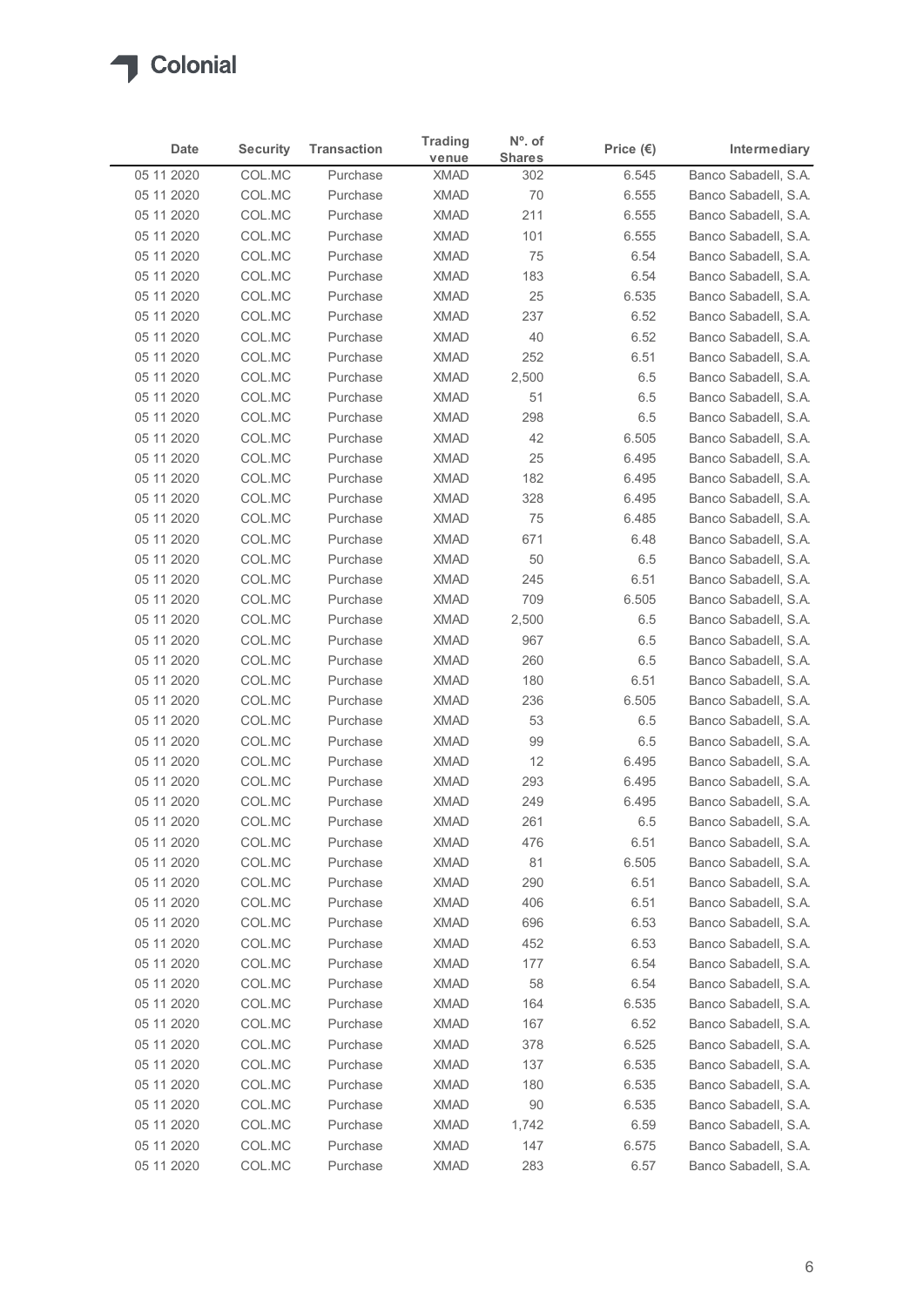| Date                     | <b>Security</b>  | <b>Transaction</b>   | <b>Trading</b>             | $N^{\circ}$ . of     | Price $(\epsilon)$ | Intermediary                                 |
|--------------------------|------------------|----------------------|----------------------------|----------------------|--------------------|----------------------------------------------|
| 05 11 2020               | COL.MC           | Purchase             | venue<br><b>XMAD</b>       | <b>Shares</b><br>386 | 6.575              | Banco Sabadell, S.A.                         |
| 05 11 2020               | COL.MC           | Purchase             | <b>XMAD</b>                | 472                  | 6.575              | Banco Sabadell, S.A.                         |
| 05 11 2020               | COL.MC           | Purchase             | <b>XMAD</b>                | 232                  | 6.58               | Banco Sabadell, S.A.                         |
| 05 11 2020               | COL.MC           | Purchase             | <b>XMAD</b>                | 274                  | 6.57               | Banco Sabadell, S.A.                         |
| 05 11 2020               | COL.MC           | Purchase             | <b>XMAD</b>                | 102                  | 6.565              | Banco Sabadell, S.A.                         |
| 05 11 2020               | COL.MC           | Purchase             | <b>XMAD</b>                | 418                  | 6.56               | Banco Sabadell, S.A.                         |
| 05 11 2020               | COL.MC           | Purchase             | <b>XMAD</b>                | 370                  | 6.56               | Banco Sabadell, S.A.                         |
| 05 11 2020<br>05 11 2020 | COL.MC<br>COL.MC | Purchase<br>Purchase | <b>XMAD</b><br><b>XMAD</b> | 251<br>324           | 6.555<br>6.54      | Banco Sabadell, S.A.<br>Banco Sabadell, S.A. |
| 05 11 2020               | COL.MC           | Purchase             | <b>XMAD</b>                | 187                  | 6.535              | Banco Sabadell, S.A.                         |
| 05 11 2020               | COL.MC           | Purchase             | <b>XMAD</b>                | 393                  | 6.53               | Banco Sabadell, S.A.                         |
| 05 11 2020               | COL.MC           | Purchase             | <b>XMAD</b>                | 252                  | 6.525              | Banco Sabadell, S.A.                         |
| 05 11 2020               | COL.MC           | Purchase             | <b>XMAD</b>                | 42                   | 6.53               | Banco Sabadell, S.A.                         |
| 05 11 2020               | COL.MC           | Purchase             | XMAD                       | 1,047                | 6.54               | Banco Sabadell, S.A.                         |
| 05 11 2020               | COL.MC           | Purchase             | XMAD                       | 98                   | 6.535              | Banco Sabadell, S.A.                         |
| 05 11 2020               | COL.MC           | Purchase             | XMAD                       | 249                  | 6.535              | Banco Sabadell, S.A.                         |
| 05 11 2020<br>05 11 2020 | COL.MC<br>COL.MC | Purchase<br>Purchase | <b>XMAD</b><br><b>XMAD</b> | 157<br>230           | 6.53               | Banco Sabadell, S.A.<br>Banco Sabadell, S.A. |
| 05 11 2020               | COL.MC           | Purchase             | <b>XMAD</b>                | 309                  | 6.525<br>6.515     | Banco Sabadell, S.A.                         |
| 05 11 2020               | COL.MC           | Purchase             | <b>XMAD</b>                | 16                   | 6.525              | Banco Sabadell, S.A.                         |
| 05 11 2020               | COL.MC           | Purchase             | <b>XMAD</b>                | 393                  | 6.525              | Banco Sabadell, S.A.                         |
| 05 11 2020               | COL.MC           | Purchase             | XMAD                       | 222                  | 6.515              | Banco Sabadell, S.A.                         |
| 05 11 2020               | COL.MC           | Purchase             | XMAD                       | 274                  | 6.51               | Banco Sabadell, S.A.                         |
| 05 11 2020               | COL.MC           | Purchase             | XMAD                       | 63                   | 6.515              | Banco Sabadell, S.A.                         |
| 05 11 2020               | COL.MC           | Purchase             | <b>XMAD</b>                | 354                  | 6.51               | Banco Sabadell, S.A.                         |
| 05 11 2020               | COL.MC           | Purchase             | XMAD                       | 354                  | 6.515              | Banco Sabadell, S.A.                         |
| 05 11 2020<br>05 11 2020 | COL.MC<br>COL.MC | Purchase<br>Purchase | XMAD<br><b>XMAD</b>        | 236<br>403           | 6.515<br>6.535     | Banco Sabadell, S.A.<br>Banco Sabadell, S.A. |
| 05 11 2020               | COL.MC           | Purchase             | XMAD                       | 252                  | 6.52               | Banco Sabadell, S.A.                         |
| 05 11 2020               | COL.MC           | Purchase             | <b>XMAD</b>                | 145                  | 6.52               | Banco Sabadell, S.A.                         |
| 05 11 2020               | COL.MC           | Purchase             | <b>XMAD</b>                | 165                  | 6.53               | Banco Sabadell, S.A.                         |
| 05 11 2020               | COL.MC           | Purchase             | <b>XMAD</b>                | 17                   | 6.53               | Banco Sabadell, S.A.                         |
| 05 11 2020               | COL.MC           | Purchase             | <b>XMAD</b>                | 430                  | 6.53               | Banco Sabadell, S.A.                         |
| 05 11 2020               | COL.MC           | Purchase             | <b>XMAD</b>                | 390                  | 6.53               | Banco Sabadell, S.A.                         |
| 05 11 2020               | COL.MC           | Purchase             | XMAD                       | 47                   | 6.52               | Banco Sabadell, S.A.                         |
| 05 11 2020               | COL.MC           | Purchase             | <b>XMAD</b>                | 174                  | 6.52               | Banco Sabadell, S.A.                         |
| 05 11 2020<br>05 11 2020 | COL.MC<br>COL.MC | Purchase<br>Purchase | <b>XMAD</b><br><b>XMAD</b> | 426<br>464           | 6.52<br>6.515      | Banco Sabadell, S.A.<br>Banco Sabadell, S.A. |
| 05 11 2020               | COL.MC           | Purchase             | XMAD                       | 226                  | 6.51               | Banco Sabadell, S.A.                         |
| 05 11 2020               | COL.MC           | Purchase             | <b>XMAD</b>                | 16                   | 6.51               | Banco Sabadell, S.A.                         |
| 05 11 2020               | COL.MC           | Purchase             | <b>XMAD</b>                | 75                   | 6.51               | Banco Sabadell, S.A.                         |
| 05 11 2020               | COL.MC           | Purchase             | <b>XMAD</b>                | 219                  | 6.505              | Banco Sabadell, S.A.                         |
| 05 11 2020               | COL.MC           | Purchase             | <b>XMAD</b>                | 2,500                | 6.5                | Banco Sabadell, S.A.                         |
| 05 11 2020               | COL.MC           | Purchase             | <b>XMAD</b>                | 46                   | 6.495              | Banco Sabadell, S.A.                         |
| 05 11 2020               | COL.MC           | Purchase             | XMAD                       | 216                  | 6.49               | Banco Sabadell, S.A.                         |
| 05 11 2020               | COL.MC           | Purchase             | XMAD                       | 154                  | 6.49               | Banco Sabadell, S.A.                         |
| 05 11 2020<br>05 11 2020 | COL.MC<br>COL.MC | Purchase<br>Purchase | <b>XMAD</b><br><b>XMAD</b> | 356<br>319           | 6.49<br>6.485      | Banco Sabadell, S.A.<br>Banco Sabadell, S.A. |
|                          | COL.MC           | Purchase             | <b>XMAD</b>                | 182                  | 6.485              | Banco Sabadell, S.A.                         |
| 05 11 2020               |                  |                      | <b>XMAD</b>                | 39                   | 6.5                | Banco Sabadell, S.A.                         |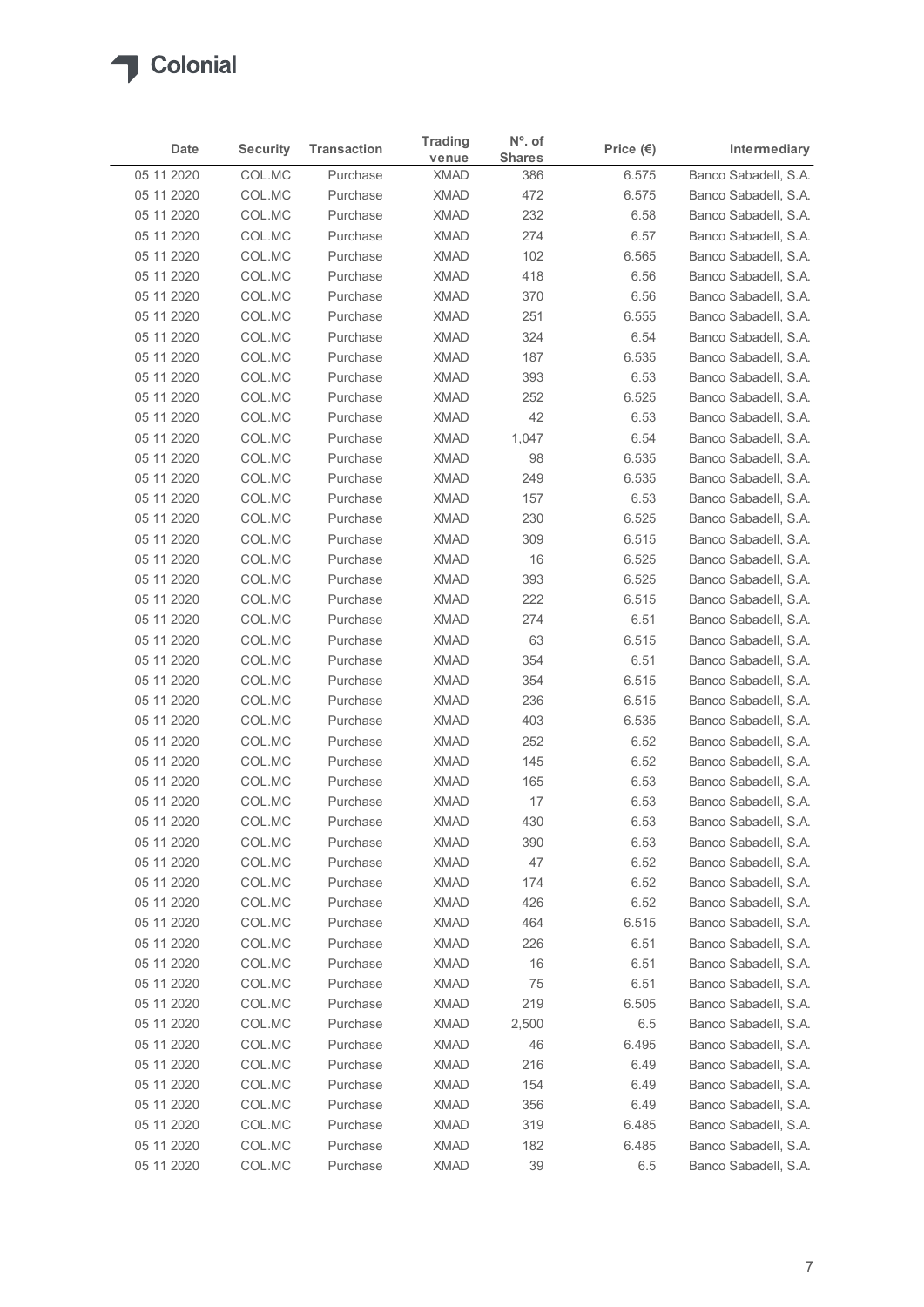| Date                     | <b>Security</b>  | <b>Transaction</b>   | <b>Trading</b>             | $No$ . of            | Price $(\epsilon)$ | Intermediary                                 |
|--------------------------|------------------|----------------------|----------------------------|----------------------|--------------------|----------------------------------------------|
| 05 11 2020               | COL.MC           | Purchase             | venue<br><b>XMAD</b>       | <b>Shares</b><br>545 | 6.5                | Banco Sabadell, S.A.                         |
| 05 11 2020               | COL.MC           | Purchase             | <b>XMAD</b>                | 450                  | 6.51               | Banco Sabadell, S.A.                         |
| 05 11 2020               | COL.MC           | Purchase             | <b>XMAD</b>                | 586                  | 6.52               | Banco Sabadell, S.A.                         |
| 05 11 2020               | COL.MC           | Purchase             | <b>XMAD</b>                | 75                   | 6.505              | Banco Sabadell, S.A.                         |
| 05 11 2020               | COL.MC           | Purchase             | <b>XMAD</b>                | 263                  | 6.5                | Banco Sabadell, S.A.                         |
| 05 11 2020               | COL.MC           | Purchase             | <b>XMAD</b>                | $\overline{1}$       | 6.49               | Banco Sabadell, S.A.                         |
| 05 11 2020<br>05 11 2020 | COL.MC<br>COL.MC | Purchase<br>Purchase | <b>XMAD</b><br><b>XMAD</b> | 484<br>579           | 6.49<br>6.5        | Banco Sabadell, S.A.<br>Banco Sabadell, S.A. |
| 05 11 2020               | COL.MC           | Purchase             | <b>XMAD</b>                | 105                  | 6.505              | Banco Sabadell, S.A.                         |
| 05 11 2020               | COL.MC           | Purchase             | <b>XMAD</b>                | 248                  | 6.495              | Banco Sabadell, S.A.                         |
| 05 11 2020               | COL.MC           | Purchase             | <b>XMAD</b>                | 417                  | 6.495              | Banco Sabadell, S.A.                         |
| 05 11 2020               | COL.MC           | Purchase             | <b>XMAD</b>                | 512                  | 6.49               | Banco Sabadell, S.A.                         |
| 05 11 2020               | COL.MC           | Purchase             | <b>XMAD</b>                | 405                  | 6.485              | Banco Sabadell, S.A.                         |
| 05 11 2020               | COL.MC           | Purchase             | XMAD                       | 828                  | 6.495              | Banco Sabadell, S.A.                         |
| 05 11 2020<br>05 11 2020 | COL.MC           | Purchase<br>Purchase | <b>XMAD</b><br><b>XMAD</b> | 89<br>237            | 6.49<br>6.485      | Banco Sabadell, S.A.                         |
| 05 11 2020               | COL.MC<br>COL.MC | Purchase             | XMAD                       | 1,039                | 6.51               | Banco Sabadell, S.A.<br>Banco Sabadell, S.A. |
| 05 11 2020               | COL.MC           | Purchase             | <b>XMAD</b>                | 638                  | 6.515              | Banco Sabadell, S.A.                         |
| 05 11 2020               | COL.MC           | Purchase             | <b>XMAD</b>                | 522                  | 6.515              | Banco Sabadell, S.A.                         |
| 05 11 2020               | COL.MC           | Purchase             | <b>XMAD</b>                | 235                  | 6.51               | Banco Sabadell, S.A.                         |
| 05 11 2020               | COL.MC           | Purchase             | <b>XMAD</b>                | 502                  | 6.515              | Banco Sabadell, S.A.                         |
| 05 11 2020               | COL.MC           | Purchase             | <b>XMAD</b>                | 5                    | 6.505              | Banco Sabadell, S.A.                         |
| 05 11 2020               | COL.MC           | Purchase             | <b>XMAD</b>                | 220                  | 6.5                | Banco Sabadell, S.A.                         |
| 05 11 2020               | COL.MC           | Purchase             | <b>XMAD</b>                | 3                    | 6.5                | Banco Sabadell, S.A.                         |
| 05 11 2020               | COL.MC           | Purchase             | <b>XMAD</b>                | 27                   | 6.515              | Banco Sabadell, S.A.                         |
| 05 11 2020<br>05 11 2020 | COL.MC<br>COL.MC | Purchase<br>Purchase | <b>XMAD</b><br><b>XMAD</b> | 200<br>2,500         | 6.515<br>6.505     | Banco Sabadell, S.A.<br>Banco Sabadell, S.A. |
| 05 11 2020               | COL.MC           | Purchase             | <b>XMAD</b>                | 1,054                | 6.5                | Banco Sabadell, S.A.                         |
| 05 11 2020               | COL.MC           | Purchase             | <b>XMAD</b>                | 229                  | 6.505              | Banco Sabadell, S.A.                         |
| 05 11 2020               | COL.MC           | Purchase             | <b>XMAD</b>                | 280                  | 6.505              | Banco Sabadell, S.A.                         |
| 05 11 2020               | COL.MC           | Purchase             | <b>XMAD</b>                | 775                  | $6.5\,$            | Banco Sabadell, S.A.                         |
| 05 11 2020               | COL.MC           | Purchase             | <b>XMAD</b>                | 286                  | $6.5\,$            | Banco Sabadell, S.A.                         |
| 05 11 2020               | COL.MC           | Purchase             | <b>XMAD</b>                | 269                  | 6.495              | Banco Sabadell, S.A.                         |
| 05 11 2020               | COL.MC           | Purchase             | <b>XMAD</b>                | 333                  | 6.495              | Banco Sabadell, S.A.                         |
| 05 11 2020               | COL.MC           | Purchase             | <b>XMAD</b>                | 23                   | 6.495              | Banco Sabadell, S.A.                         |
| 05 11 2020<br>05 11 2020 | COL.MC<br>COL.MC | Purchase<br>Purchase | <b>XMAD</b><br><b>XMAD</b> | 17<br>6              | 6.495<br>6.495     | Banco Sabadell, S.A.<br>Banco Sabadell, S.A. |
| 05 11 2020               | COL.MC           | Purchase             | <b>XMAD</b>                | $\overline{c}$       | 6.495              | Banco Sabadell, S.A.                         |
| 05 11 2020               | COL.MC           | Purchase             | <b>XMAD</b>                | 612                  | 6.495              | Banco Sabadell, S.A.                         |
| 05 11 2020               | COL.MC           | Purchase             | <b>XMAD</b>                | 406                  | 6.505              | Banco Sabadell, S.A.                         |
| 05 11 2020               | COL.MC           | Purchase             | <b>XMAD</b>                | 512                  | 6.505              | Banco Sabadell, S.A.                         |
| 05 11 2020               | COL.MC           | Purchase             | <b>XMAD</b>                | 231                  | 6.5                | Banco Sabadell, S.A.                         |
| 05 11 2020               | COL.MC           | Purchase             | <b>XMAD</b>                | 560                  | 6.49               | Banco Sabadell, S.A.                         |
| 05 11 2020               | COL.MC           | Purchase             | <b>XMAD</b>                | 450                  | 6.485              | Banco Sabadell, S.A.                         |
| 05 11 2020               | COL.MC           | Purchase             | <b>XMAD</b>                | 156                  | 6.48               | Banco Sabadell, S.A.                         |
| 05 11 2020               | COL.MC           | Purchase             | XMAD                       | 81                   | 6.48               | Banco Sabadell, S.A.                         |
| 05 11 2020<br>05 11 2020 | COL.MC<br>COL.MC | Purchase<br>Purchase | <b>XMAD</b><br><b>XMAD</b> | 277<br>533           | 6.48<br>6.48       | Banco Sabadell, S.A.<br>Banco Sabadell, S.A. |
|                          | COL.MC           | Purchase             | <b>XMAD</b>                | 200                  | 6.475              | Banco Sabadell, S.A.                         |
| 05 11 2020               |                  | Purchase             | <b>XMAD</b>                | $\sqrt{2}$           | 6.475              | Banco Sabadell, S.A.                         |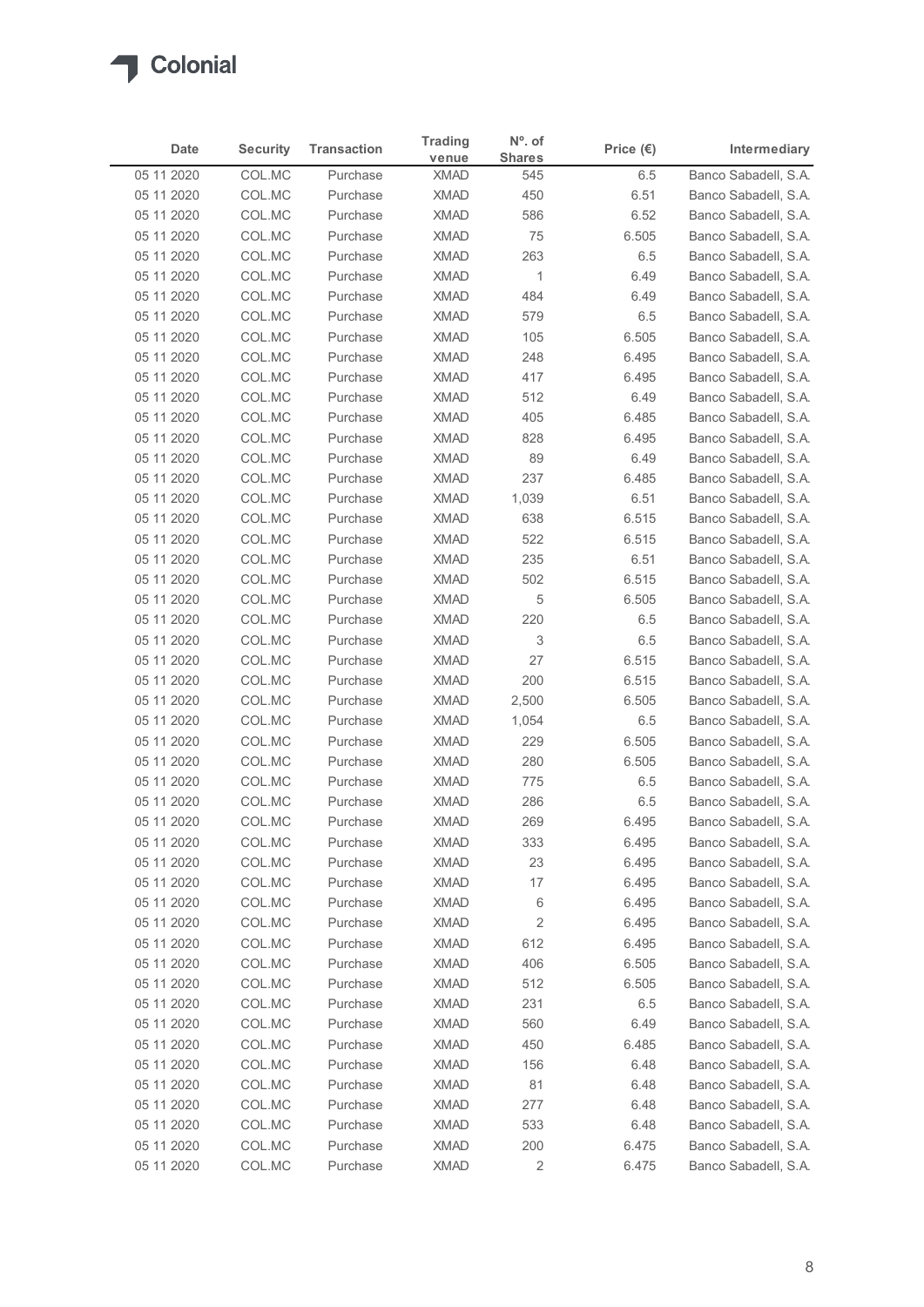| Date                     | <b>Security</b>  | <b>Transaction</b>   | <b>Trading</b>             | N°. of               | Price $(\epsilon)$ | Intermediary                                 |
|--------------------------|------------------|----------------------|----------------------------|----------------------|--------------------|----------------------------------------------|
| 05 11 2020               | COL.MC           | Purchase             | venue<br><b>XMAD</b>       | <b>Shares</b><br>213 | 6.475              | Banco Sabadell, S.A.                         |
| 05 11 2020               | COL.MC           | Purchase             | <b>XMAD</b>                | 14                   | 6.475              | Banco Sabadell, S.A.                         |
| 05 11 2020               | COL.MC           | Purchase             | <b>XMAD</b>                | 28                   | 6.475              | Banco Sabadell, S.A.                         |
| 05 11 2020               | COL.MC           | Purchase             | <b>XMAD</b>                | 44                   | 6.48               | Banco Sabadell, S.A.                         |
| 05 11 2020               | COL.MC           | Purchase             | <b>XMAD</b>                | 331                  | 6.48               | Banco Sabadell, S.A.                         |
| 05 11 2020               | COL.MC           | Purchase             | <b>XMAD</b>                | 1,013                | 6.48               | Banco Sabadell, S.A.                         |
| 05 11 2020               | COL.MC           | Purchase             | <b>XMAD</b>                | 3,612                | 6.48               | Banco Sabadell, S.A.                         |
| 05 11 2020<br>05 11 2020 | COL.MC<br>COL.MC | Purchase<br>Purchase | <b>XMAD</b><br><b>XMAD</b> | 1,972<br>381         | 6.475<br>6.475     | Banco Sabadell, S.A.<br>Banco Sabadell, S.A. |
| 05 11 2020               | COL.MC           | Purchase             | <b>XMAD</b>                | 2,647                | 6.475              | Banco Sabadell, S.A.                         |
| 05 11 2020               | COL.MC           | Purchase             | <b>XMAD</b>                | 524                  | 6.47               | Banco Sabadell, S.A.                         |
| 06 11 2020               | COL.MC           | Purchase             | <b>XMAD</b>                | 365                  | 6.5                | Banco Sabadell, S.A.                         |
| 06 11 2020               | COL.MC           | Purchase             | <b>XMAD</b>                | 1,600                | 6.5                | Banco Sabadell, S.A.                         |
| 06 11 2020               | COL.MC           | Purchase             | XMAD                       | 17                   | 6.49               | Banco Sabadell, S.A.                         |
| 06 11 2020               | COL.MC           | Purchase             | XMAD                       | 113                  | 6.52               | Banco Sabadell, S.A.                         |
| 06 11 2020               | COL.MC           | Purchase             | XMAD                       | 310                  | 6.535              | Banco Sabadell, S.A.                         |
| 06 11 2020<br>06 11 2020 | COL.MC<br>COL.MC | Purchase<br>Purchase | <b>XMAD</b><br><b>XMAD</b> | 321<br>306           | 6.555              | Banco Sabadell, S.A.<br>Banco Sabadell, S.A. |
| 06 11 2020               | COL.MC           | Purchase             | <b>XMAD</b>                | 233                  | 6.535<br>6.51      | Banco Sabadell, S.A.                         |
| 06 11 2020               | COL.MC           | Purchase             | <b>XMAD</b>                | 290                  | 6.515              | Banco Sabadell, S.A.                         |
| 06 11 2020               | COL.MC           | Purchase             | <b>XMAD</b>                | 14                   | 6.51               | Banco Sabadell, S.A.                         |
| 06 11 2020               | COL.MC           | Purchase             | XMAD                       | 538                  | 6.53               | Banco Sabadell, S.A.                         |
| 06 11 2020               | COL.MC           | Purchase             | XMAD                       | 624                  | 6.525              | Banco Sabadell, S.A.                         |
| 06 11 2020               | COL.MC           | Purchase             | XMAD                       | 296                  | 6.535              | Banco Sabadell, S.A.                         |
| 06 11 2020               | COL.MC           | Purchase             | <b>XMAD</b>                | 477                  | 6.53               | Banco Sabadell, S.A.                         |
| 06 11 2020               | COL.MC           | Purchase             | <b>XMAD</b>                | 148                  | 6.525              | Banco Sabadell, S.A.                         |
| 06 11 2020<br>06 11 2020 | COL.MC<br>COL.MC | Purchase<br>Purchase | XMAD<br>XMAD               | 985<br>276           | 6.55<br>6.525      | Banco Sabadell, S.A.<br>Banco Sabadell, S.A. |
| 06 11 2020               | COL.MC           | Purchase             | XMAD                       | 246                  | 6.55               | Banco Sabadell, S.A.                         |
| 06 11 2020               | COL.MC           | Purchase             | <b>XMAD</b>                | 397                  | 6.545              | Banco Sabadell, S.A.                         |
| 06 11 2020               | COL.MC           | Purchase             | <b>XMAD</b>                | 243                  | 6.53               | Banco Sabadell, S.A.                         |
| 06 11 2020               | COL.MC           | Purchase             | XMAD                       | 382                  | 6.53               | Banco Sabadell, S.A.                         |
| 06 11 2020               | COL.MC           | Purchase             | XMAD                       | 99                   | 6.525              | Banco Sabadell, S.A.                         |
| 06 11 2020               | COL.MC           | Purchase             | <b>XMAD</b>                | 268                  | 6.525              | Banco Sabadell, S.A.                         |
| 06 11 2020               | COL.MC           | Purchase             | XMAD                       | 69                   | 6.545              | Banco Sabadell, S.A.                         |
| 06 11 2020               | COL.MC           | Purchase             | XMAD                       | 143                  | 6.56               | Banco Sabadell, S.A.                         |
| 06 11 2020<br>06 11 2020 | COL.MC<br>COL.MC | Purchase<br>Purchase | <b>XMAD</b><br><b>XMAD</b> | 150<br>302           | 6.56<br>6.565      | Banco Sabadell, S.A.<br>Banco Sabadell, S.A. |
| 06 11 2020               | COL.MC           | Purchase             | XMAD                       | 187                  | 6.57               | Banco Sabadell, S.A.                         |
| 06 11 2020               | COL.MC           | Purchase             | <b>XMAD</b>                | 275                  | 6.57               | Banco Sabadell, S.A.                         |
| 06 11 2020               | COL.MC           | Purchase             | <b>XMAD</b>                | $\overline{1}$       | 6.565              | Banco Sabadell, S.A.                         |
| 06 11 2020               | COL.MC           | Purchase             | <b>XMAD</b>                | 47                   | 6.565              | Banco Sabadell, S.A.                         |
| 06 11 2020               | COL.MC           | Purchase             | <b>XMAD</b>                | 253                  | 6.56               | Banco Sabadell, S.A.                         |
| 06 11 2020               | COL.MC           | Purchase             | <b>XMAD</b>                | 63                   | 6.555              | Banco Sabadell, S.A.                         |
| 06 11 2020               | COL.MC           | Purchase             | XMAD                       | 284                  | 6.57               | Banco Sabadell, S.A.                         |
| 06 11 2020               | COL.MC           | Purchase             | <b>XMAD</b>                | 379                  | 6.57               | Banco Sabadell, S.A.                         |
| 06 11 2020<br>06 11 2020 | COL.MC<br>COL.MC | Purchase<br>Purchase | XMAD<br><b>XMAD</b>        | 72<br>217            | 6.565<br>6.55      | Banco Sabadell, S.A.<br>Banco Sabadell, S.A. |
|                          | COL.MC           | Purchase             | <b>XMAD</b>                | 66                   | 6.54               | Banco Sabadell, S.A.                         |
| 06 11 2020               |                  |                      | <b>XMAD</b>                | 389                  | 6.55               | Banco Sabadell, S.A.                         |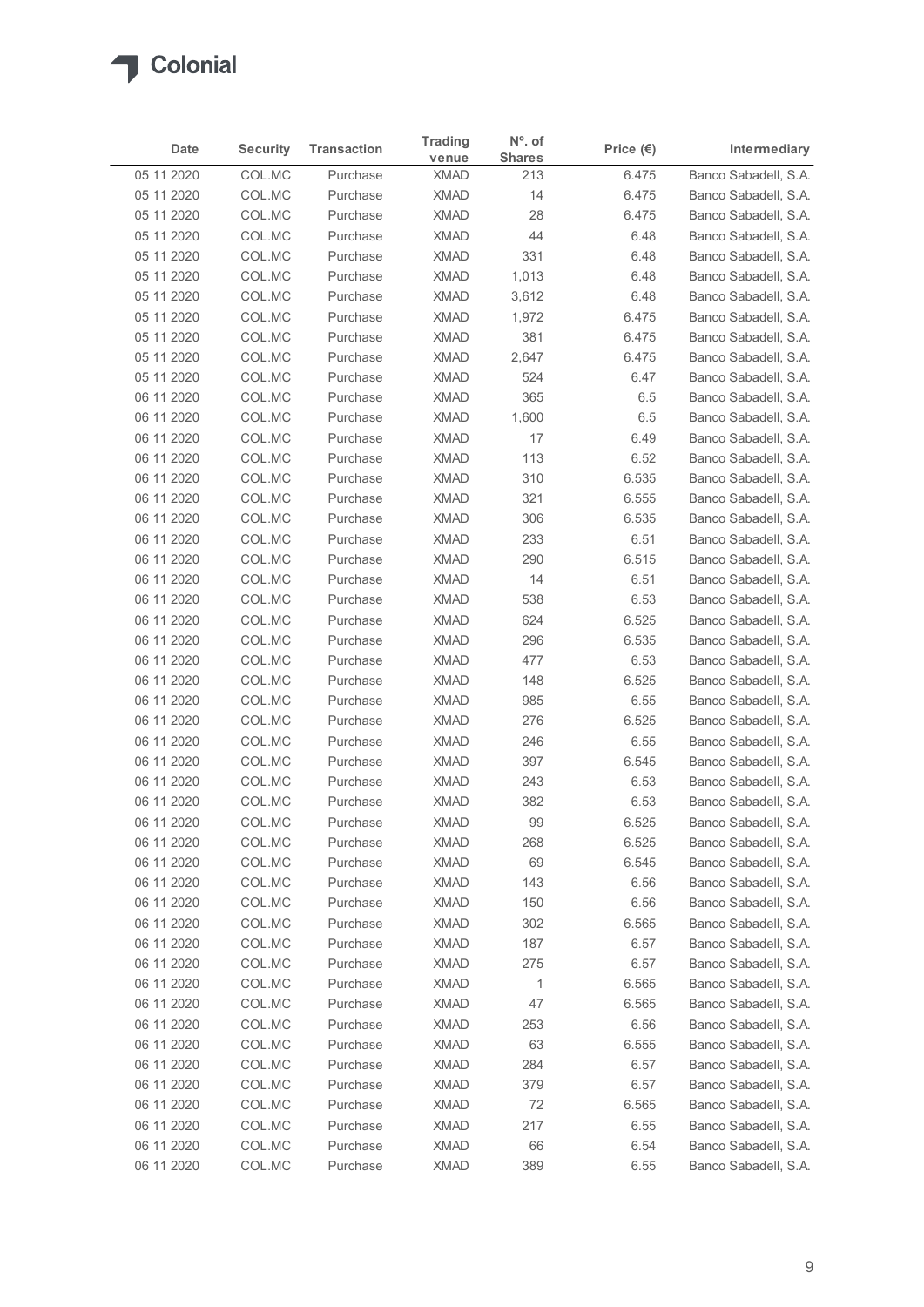

| Date                     | <b>Security</b>  | <b>Transaction</b>   | <b>Trading</b>             | N°. of               | Price $(\epsilon)$ | Intermediary                                 |
|--------------------------|------------------|----------------------|----------------------------|----------------------|--------------------|----------------------------------------------|
| 06 11 2020               | COL.MC           | Purchase             | venue<br><b>XMAD</b>       | <b>Shares</b><br>359 | 6.55               | Banco Sabadell, S.A.                         |
| 06 11 2020               | COL.MC           | Purchase             | <b>XMAD</b>                | 268                  | 6.545              | Banco Sabadell, S.A.                         |
| 06 11 2020               | COL.MC           | Purchase             | <b>XMAD</b>                | 24                   | 6.545              | Banco Sabadell, S.A.                         |
| 06 11 2020               | COL.MC           | Purchase             | <b>XMAD</b>                | 339                  | 6.55               | Banco Sabadell, S.A.                         |
| 06 11 2020               | COL.MC           | Purchase             | <b>XMAD</b>                | 577                  | 6.56               | Banco Sabadell, S.A.                         |
| 06 11 2020               | COL.MC           | Purchase             | <b>XMAD</b>                | 426                  | 6.58               | Banco Sabadell, S.A.                         |
| 06 11 2020<br>06 11 2020 | COL.MC           | Purchase<br>Purchase | <b>XMAD</b><br><b>XMAD</b> | 62                   | 6.585              | Banco Sabadell, S.A.                         |
| 06 11 2020               | COL.MC<br>COL.MC | Purchase             | <b>XMAD</b>                | 513<br>51            | 6.585<br>6.595     | Banco Sabadell, S.A.<br>Banco Sabadell, S.A. |
| 06 11 2020               | COL.MC           | Purchase             | <b>XMAD</b>                | 759                  | 6.595              | Banco Sabadell, S.A.                         |
| 06 11 2020               | COL.MC           | Purchase             | <b>XMAD</b>                | 429                  | 6.595              | Banco Sabadell, S.A.                         |
| 06 11 2020               | COL.MC           | Purchase             | <b>XMAD</b>                | 126                  | 6.595              | Banco Sabadell, S.A.                         |
| 06 11 2020               | COL.MC           | Purchase             | <b>XMAD</b>                | 280                  | 6.615              | Banco Sabadell, S.A.                         |
| 06 11 2020               | COL.MC           | Purchase             | XMAD                       | 220                  | 6.625              | Banco Sabadell, S.A.                         |
| 06 11 2020               | COL.MC           | Purchase             | <b>XMAD</b>                | 30                   | 6.625              | Banco Sabadell, S.A.                         |
| 06 11 2020<br>06 11 2020 | COL.MC<br>COL.MC | Purchase<br>Purchase | XMAD<br><b>XMAD</b>        | 180<br>253           | 6.625<br>6.62      | Banco Sabadell, S.A.<br>Banco Sabadell, S.A. |
| 06 11 2020               | COL.MC           | Purchase             | <b>XMAD</b>                | 9                    | 6.61               | Banco Sabadell, S.A.                         |
| 06 11 2020               | COL.MC           | Purchase             | <b>XMAD</b>                | 236                  | 6.6                | Banco Sabadell, S.A.                         |
| 06 11 2020               | COL.MC           | Purchase             | <b>XMAD</b>                | 125                  | 6.6                | Banco Sabadell, S.A.                         |
| 06 11 2020               | COL.MC           | Purchase             | <b>XMAD</b>                | 276                  | 6.6                | Banco Sabadell, S.A.                         |
| 06 11 2020               | COL.MC           | Purchase             | XMAD                       | 426                  | 6.615              | Banco Sabadell, S.A.                         |
| 06 11 2020               | COL.MC           | Purchase             | <b>XMAD</b>                | 204                  | 6.62               | Banco Sabadell, S.A.                         |
| 06 11 2020               | COL.MC           | Purchase             | XMAD                       | 57                   | 6.62               | Banco Sabadell, S.A.                         |
| 06 11 2020               | COL.MC           | Purchase             | <b>XMAD</b>                | 291                  | 6.62               | Banco Sabadell, S.A.                         |
| 06 11 2020<br>06 11 2020 | COL.MC<br>COL.MC | Purchase<br>Purchase | <b>XMAD</b><br><b>XMAD</b> | 306<br>351           | 6.61<br>6.615      | Banco Sabadell, S.A.<br>Banco Sabadell, S.A. |
| 06 11 2020               | COL.MC           | Purchase             | <b>XMAD</b>                | 95                   | 6.6                | Banco Sabadell, S.A.                         |
| 06 11 2020               | COL.MC           | Purchase             | XMAD                       | 253                  | 6.58               | Banco Sabadell, S.A.                         |
| 06 11 2020               | COL.MC           | Purchase             | <b>XMAD</b>                | 39                   | 6.62               | Banco Sabadell, S.A.                         |
| 06 11 2020               | COL.MC           | Purchase             | <b>XMAD</b>                | 266                  | 6.635              | Banco Sabadell, S.A.                         |
| 06 11 2020               | COL.MC           | Purchase             | XMAD                       | $\overline{2}$       | 6.63               | Banco Sabadell, S.A.                         |
| 06 11 2020               | COL.MC           | Purchase             | XMAD                       | 249                  | 6.62               | Banco Sabadell, S.A.                         |
| 06 11 2020               | COL.MC           | Purchase             | <b>XMAD</b>                | 589                  | 6.63               | Banco Sabadell, S.A.                         |
| 06 11 2020               | COL.MC           | Purchase             | <b>XMAD</b>                | 214                  | 6.63               | Banco Sabadell, S.A.                         |
| 06 11 2020<br>06 11 2020 | COL.MC<br>COL.MC | Purchase<br>Purchase | XMAD<br><b>XMAD</b>        | 256<br>7             | 6.63<br>6.635      | Banco Sabadell, S.A.<br>Banco Sabadell, S.A. |
| 06 11 2020               | COL.MC           | Purchase             | <b>XMAD</b>                | 568                  | 6.63               | Banco Sabadell, S.A.                         |
| 06 11 2020               | COL.MC           | Purchase             | XMAD                       | 283                  | 6.61               | Banco Sabadell, S.A.                         |
| 06 11 2020               | COL.MC           | Purchase             | <b>XMAD</b>                | 147                  | 6.61               | Banco Sabadell, S.A.                         |
| 06 11 2020               | COL.MC           | Purchase             | <b>XMAD</b>                | 108                  | 6.61               | Banco Sabadell, S.A.                         |
| 06 11 2020               | COL.MC           | Purchase             | <b>XMAD</b>                | 39                   | 6.615              | Banco Sabadell, S.A.                         |
| 06 11 2020               | COL.MC           | Purchase             | <b>XMAD</b>                | 204                  | 6.605              | Banco Sabadell, S.A.                         |
| 06 11 2020               | COL.MC           | Purchase             | <b>XMAD</b>                | 199                  | 6.625              | Banco Sabadell, S.A.                         |
| 06 11 2020               | COL.MC           | Purchase             | XMAD                       | 242                  | 6.63               | Banco Sabadell, S.A.                         |
| 06 11 2020<br>06 11 2020 | COL.MC<br>COL.MC | Purchase<br>Purchase | <b>XMAD</b><br><b>XMAD</b> | 43<br>209            | 6.63<br>6.625      | Banco Sabadell, S.A.<br>Banco Sabadell, S.A. |
| 06 11 2020               | COL.MC           | Purchase             | <b>XMAD</b>                | 81                   | 6.625              | Banco Sabadell, S.A.                         |
|                          | COL.MC           | Purchase             | <b>XMAD</b>                | 116                  | 6.625              | Banco Sabadell, S.A.                         |
| 06 11 2020               |                  | Purchase             | <b>XMAD</b>                | 252                  | 6.615              | Banco Sabadell, S.A.                         |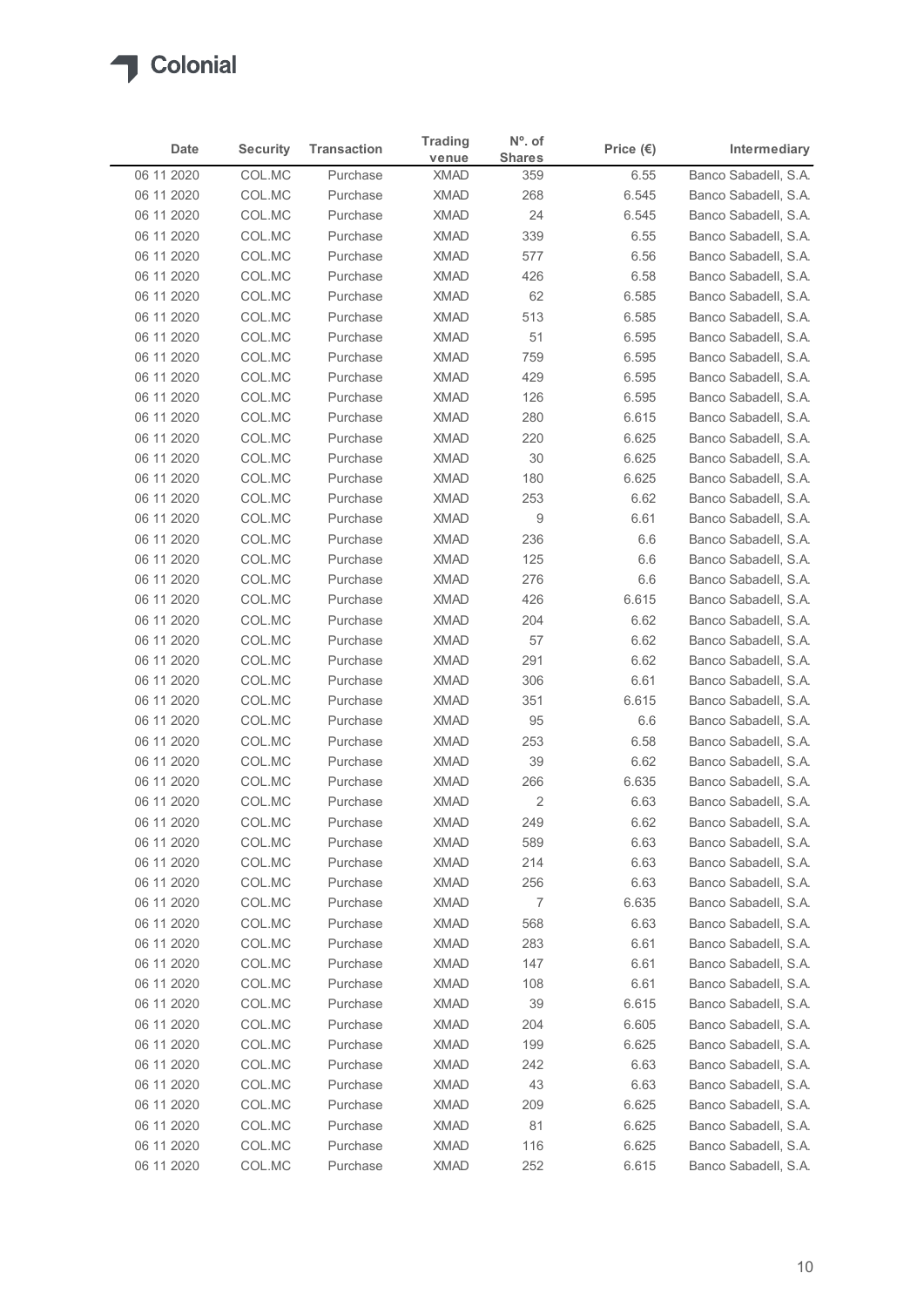

| Date                     | <b>Security</b>  | <b>Transaction</b>   | <b>Trading</b>             | N°. of             | Price $(\epsilon)$ | Intermediary                                 |
|--------------------------|------------------|----------------------|----------------------------|--------------------|--------------------|----------------------------------------------|
| 06 11 2020               | COL.MC           | Purchase             | venue<br><b>XMAD</b>       | <b>Shares</b><br>4 | 6.615              | Banco Sabadell, S.A.                         |
| 06 11 2020               | COL.MC           | Purchase             | <b>XMAD</b>                | 253                | 6.625              | Banco Sabadell, S.A.                         |
| 06 11 2020               | COL.MC           | Purchase             | <b>XMAD</b>                | 188                | 6.62               | Banco Sabadell, S.A.                         |
| 06 11 2020               | COL.MC           | Purchase             | <b>XMAD</b>                | 263                | 6.615              | Banco Sabadell, S.A.                         |
| 06 11 2020               | COL.MC           | Purchase             | <b>XMAD</b>                | $\overline{1}$     | 6.615              | Banco Sabadell, S.A.                         |
| 06 11 2020               | COL.MC<br>COL.MC | Purchase<br>Purchase | <b>XMAD</b><br><b>XMAD</b> | 268<br>10          | 6.615              | Banco Sabadell, S.A.<br>Banco Sabadell, S.A. |
| 06 11 2020<br>06 11 2020 | COL.MC           | Purchase             | <b>XMAD</b>                | 308                | 6.62<br>6.625      | Banco Sabadell, S.A.                         |
| 06 11 2020               | COL.MC           | Purchase             | <b>XMAD</b>                | 211                | 6.615              | Banco Sabadell, S.A.                         |
| 06 11 2020               | COL.MC           | Purchase             | <b>XMAD</b>                | 703                | 6.625              | Banco Sabadell, S.A.                         |
| 06 11 2020               | COL.MC           | Purchase             | <b>XMAD</b>                | 271                | 6.62               | Banco Sabadell, S.A.                         |
| 06 11 2020               | COL.MC           | Purchase             | <b>XMAD</b>                | 79                 | 6.615              | Banco Sabadell, S.A.                         |
| 06 11 2020<br>06 11 2020 | COL.MC<br>COL.MC | Purchase<br>Purchase | <b>XMAD</b><br>XMAD        | 203<br>14          | 6.615<br>6.61      | Banco Sabadell, S.A.<br>Banco Sabadell, S.A. |
| 06 11 2020               | COL.MC           | Purchase             | XMAD                       | 192                | 6.625              | Banco Sabadell, S.A.                         |
| 06 11 2020               | COL.MC           | Purchase             | XMAD                       | 269                | 6.615              | Banco Sabadell, S.A.                         |
| 06 11 2020               | COL.MC           | Purchase             | XMAD                       | 258                | 6.635              | Banco Sabadell, S.A.                         |
| 06 11 2020               | COL.MC           | Purchase             | <b>XMAD</b>                | 232                | 6.625              | Banco Sabadell, S.A.                         |
| 06 11 2020               | COL.MC           | Purchase             | <b>XMAD</b>                | 630                | 6.635              | Banco Sabadell, S.A.                         |
| 06 11 2020<br>06 11 2020 | COL.MC<br>COL.MC | Purchase<br>Purchase | <b>XMAD</b><br><b>XMAD</b> | 252<br>959         | 6.62<br>6.64       | Banco Sabadell, S.A.<br>Banco Sabadell, S.A. |
| 06 11 2020               | COL.MC           | Purchase             | XMAD                       | 119                | 6.635              | Banco Sabadell, S.A.                         |
| 06 11 2020               | COL.MC           | Purchase             | XMAD                       | 235                | 6.64               | Banco Sabadell, S.A.                         |
| 06 11 2020               | COL.MC           | Purchase             | <b>XMAD</b>                | 145                | 6.635              | Banco Sabadell, S.A.                         |
| 06 11 2020               | COL.MC           | Purchase             | XMAD                       | 61                 | 6.635              | Banco Sabadell, S.A.                         |
| 06 11 2020               | COL.MC           | Purchase             | <b>XMAD</b>                | 722                | 6.625              | Banco Sabadell, S.A.                         |
| 06 11 2020<br>06 11 2020 | COL.MC<br>COL.MC | Purchase<br>Purchase | <b>XMAD</b><br><b>XMAD</b> | 234<br>222         | 6.62<br>6.615      | Banco Sabadell, S.A.<br>Banco Sabadell, S.A. |
| 06 11 2020               | COL.MC           | Purchase             | XMAD                       | 152                | 6.61               | Banco Sabadell, S.A.                         |
| 06 11 2020               | COL.MC           | Purchase             | <b>XMAD</b>                | 66                 | 6.61               | Banco Sabadell, S.A.                         |
| 06 11 2020               | COL.MC           | Purchase             | <b>XMAD</b>                | 279                | 6.6                | Banco Sabadell, S.A.                         |
| 06 11 2020               | COL.MC           | Purchase             | XMAD                       | 137                | 6.595              | Banco Sabadell, S.A.                         |
| 06 11 2020               | COL.MC           | Purchase             | XMAD                       | 473                | 6.595              | Banco Sabadell, S.A.                         |
| 06 11 2020               | COL.MC           | Purchase             | <b>XMAD</b>                | 291                | 6.595              | Banco Sabadell, S.A.                         |
| 06 11 2020<br>06 11 2020 | COL.MC<br>COL.MC | Purchase<br>Purchase | <b>XMAD</b><br>XMAD        | 326<br>56          | 6.6<br>6.6         | Banco Sabadell, S.A.<br>Banco Sabadell, S.A. |
| 06 11 2020               | COL.MC           | Purchase             | <b>XMAD</b>                | 305                | 6.6                | Banco Sabadell, S.A.                         |
| 06 11 2020               | COL.MC           | Purchase             | <b>XMAD</b>                | 317                | 6.595              | Banco Sabadell, S.A.                         |
| 06 11 2020               | COL.MC           | Purchase             | XMAD                       | 226                | 6.59               | Banco Sabadell, S.A.                         |
| 06 11 2020               | COL.MC           | Purchase             | <b>XMAD</b>                | 262                | 6.585              | Banco Sabadell, S.A.                         |
| 06 11 2020               | COL.MC           | Purchase             | <b>XMAD</b>                | 51                 | 6.58               | Banco Sabadell, S.A.                         |
| 06 11 2020               | COL.MC           | Purchase             | <b>XMAD</b>                | 256                | 6.575              | Banco Sabadell, S.A.                         |
| 06 11 2020               | COL.MC           | Purchase<br>Purchase | <b>XMAD</b><br><b>XMAD</b> | 450                | 6.58               | Banco Sabadell, S.A.                         |
| 06 11 2020<br>06 11 2020 | COL.MC<br>COL.MC | Purchase             | XMAD                       | 82<br>503          | 6.58<br>6.58       | Banco Sabadell, S.A.<br>Banco Sabadell, S.A. |
| 06 11 2020               | COL.MC           | Purchase             | <b>XMAD</b>                | 36                 | 6.575              | Banco Sabadell, S.A.                         |
| 06 11 2020               | COL.MC           | Purchase             | XMAD                       | 210                | 6.575              | Banco Sabadell, S.A.                         |
| 06 11 2020               | COL.MC           | Purchase             | <b>XMAD</b>                | 517                | 6.585              | Banco Sabadell, S.A.                         |
| 06 11 2020               | COL.MC           | Purchase             | <b>XMAD</b>                | 311                | 6.58               | Banco Sabadell, S.A.                         |
| 06 11 2020               | COL.MC           | Purchase             | <b>XMAD</b>                | 240                | 6.58               | Banco Sabadell, S.A.                         |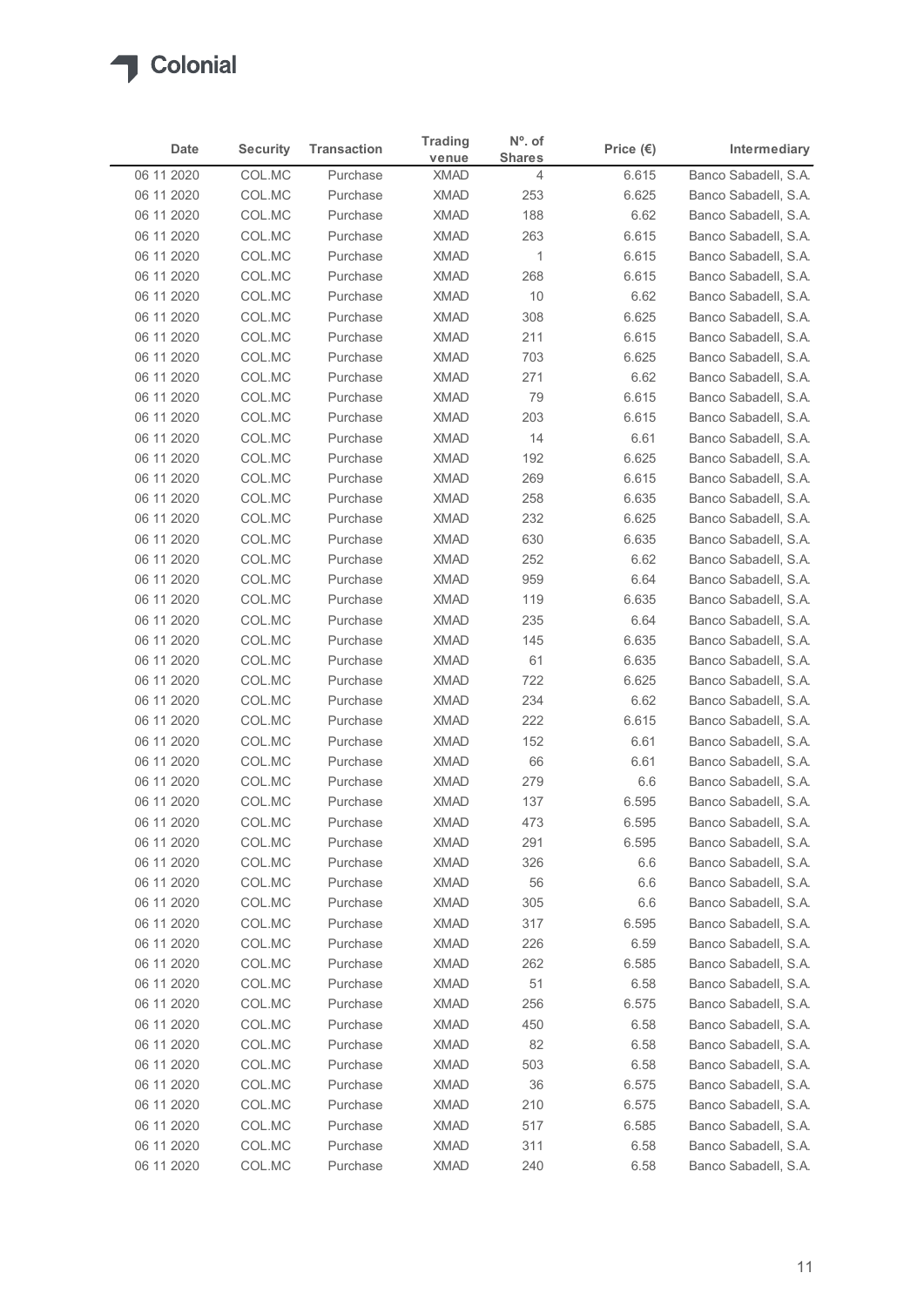| venue<br>Banco Sabadell, S.A.<br>06 11 2020<br>COL.MC<br><b>XMAD</b><br>Purchase<br>246<br>6.58<br>COL.MC<br><b>XMAD</b><br>161<br>Banco Sabadell, S.A.<br>06 11 2020<br>Purchase<br>6.58<br>COL.MC<br><b>XMAD</b><br>263<br>Banco Sabadell, S.A.<br>06 11 2020<br>Purchase<br>6.58<br><b>XMAD</b><br>06 11 2020<br>COL.MC<br>Purchase<br>1,072<br>6.575<br>Banco Sabadell, S.A.<br>COL.MC<br><b>XMAD</b><br>267<br>06 11 2020<br>Purchase<br>6.575<br>Banco Sabadell, S.A.<br>COL.MC<br><b>XMAD</b><br>Banco Sabadell, S.A.<br>06 11 2020<br>Purchase<br>496<br>6.575<br>06 11 2020<br>COL.MC<br><b>XMAD</b><br>304<br>Banco Sabadell, S.A.<br>Purchase<br>6.575<br>06 11 2020<br>COL.MC<br>Purchase<br><b>XMAD</b><br>241<br>6.565<br>Banco Sabadell, S.A.<br>COL.MC<br>06 11 2020<br><b>XMAD</b><br>16<br>6.565<br>Banco Sabadell, S.A.<br>Purchase<br><b>XMAD</b><br>278<br>06 11 2020<br>COL.MC<br>Purchase<br>6.56<br>Banco Sabadell, S.A.<br>COL.MC<br><b>XMAD</b><br>06 11 2020<br>Purchase<br>320<br>6.56<br>Banco Sabadell, S.A.<br>COL.MC<br><b>XMAD</b><br>658<br>Banco Sabadell, S.A.<br>06 11 2020<br>Purchase<br>6.56<br><b>XMAD</b><br>594<br>06 11 2020<br>COL.MC<br>Purchase<br>6.57<br>Banco Sabadell, S.A.<br>06 11 2020<br>COL.MC<br>XMAD<br>305<br>6.575<br>Banco Sabadell, S.A.<br>Purchase<br>06 11 2020<br>Banco Sabadell, S.A.<br>COL.MC<br>Purchase<br>XMAD<br>265<br>6.575<br>XMAD<br>6.575<br>06 11 2020<br>COL.MC<br>40<br>Banco Sabadell, S.A.<br>Purchase<br><b>XMAD</b><br>6.575<br>06 11 2020<br>COL.MC<br>Purchase<br>294<br>COL.MC<br><b>XMAD</b><br>06 11 2020<br>Purchase<br>45<br>6.575<br>Banco Sabadell, S.A.<br>06 11 2020<br>COL.MC<br>Purchase<br><b>XMAD</b><br>317<br>6.57<br>06 11 2020<br>COL.MC<br>Purchase<br><b>XMAD</b><br>324<br>6.565<br>Banco Sabadell, S.A.<br>06 11 2020<br>COL.MC<br><b>XMAD</b><br>517<br>6.57<br>Banco Sabadell, S.A.<br>Purchase<br>XMAD<br>579<br>6.565<br>06 11 2020<br>COL.MC<br>Banco Sabadell, S.A.<br>Purchase<br>XMAD<br>6.555<br>Banco Sabadell, S.A.<br>06 11 2020<br>COL.MC<br>Purchase<br>564<br>06 11 2020<br>COL.MC<br>XMAD<br>226<br>6.555<br>Banco Sabadell, S.A.<br>Purchase<br>06 11 2020<br>COL.MC<br>XMAD<br>335<br>6.555<br>Banco Sabadell, S.A.<br>Purchase<br>06 11 2020<br>COL.MC<br><b>XMAD</b><br>168<br>6.555<br>Banco Sabadell, S.A.<br>Purchase<br>06 11 2020<br>COL.MC<br>XMAD<br>52<br>6.555<br>Banco Sabadell, S.A.<br>Purchase<br>XMAD<br>6.555<br>06 11 2020<br>COL.MC<br>126<br>Purchase<br>XMAD<br>06 11 2020<br>COL.MC<br>Purchase<br>458<br>6.55<br>Banco Sabadell, S.A.<br>06 11 2020<br>COL.MC<br>Purchase<br><b>XMAD</b><br>469<br>6.55<br>Banco Sabadell, S.A.<br>06 11 2020<br>COL.MC<br>Purchase<br><b>XMAD</b><br>453<br>6.55<br>Banco Sabadell, S.A.<br>06 11 2020<br>COL.MC<br>XMAD<br>252<br>6.545<br>Banco Sabadell, S.A.<br>Purchase<br>06 11 2020<br>COL.MC<br>Purchase<br>XMAD<br>246<br>6.54<br>Banco Sabadell, S.A.<br><b>XMAD</b><br>240<br>06 11 2020<br>COL.MC<br>6.54<br>Banco Sabadell, S.A.<br>Purchase<br>COL.MC<br><b>XMAD</b><br>Banco Sabadell, S.A.<br>06 11 2020<br>Purchase<br>224<br>6.54<br>06 11 2020<br>COL.MC<br>Purchase<br>XMAD<br>240<br>6.54<br>Banco Sabadell, S.A.<br>06 11 2020<br>COL.MC<br><b>XMAD</b><br>209<br>6.54<br>Banco Sabadell, S.A.<br>Purchase<br>06 11 2020<br>COL.MC<br><b>XMAD</b><br>251<br>6.54<br>Banco Sabadell, S.A.<br>Purchase<br>XMAD<br>06 11 2020<br>COL.MC<br>210<br>6.54<br>Banco Sabadell, S.A.<br>Purchase<br><b>XMAD</b><br>38<br>06 11 2020<br>COL.MC<br>6.54<br>Banco Sabadell, S.A.<br>Purchase<br>COL.MC<br><b>XMAD</b><br>Banco Sabadell, S.A.<br>06 11 2020<br>Purchase<br>113<br>6.54<br><b>XMAD</b><br>$\overline{1}$<br>Banco Sabadell, S.A.<br>06 11 2020<br>COL.MC<br>Purchase<br>6.54<br>06 11 2020<br>COL.MC<br>Purchase<br><b>XMAD</b><br>125<br>6.54<br>Banco Sabadell, S.A.<br>215<br>06 11 2020<br>COL.MC<br><b>XMAD</b><br>6.535<br>Banco Sabadell, S.A.<br>Purchase<br><b>XMAD</b><br>205<br>06 11 2020<br>COL.MC<br>Purchase<br>6.54<br>Banco Sabadell, S.A.<br><b>XMAD</b><br>06 11 2020<br>COL.MC<br>Purchase<br>828<br>6.54<br>Banco Sabadell, S.A.<br>06 11 2020<br>COL.MC<br>Purchase<br><b>XMAD</b><br>9<br>6.535<br>Banco Sabadell, S.A.<br>7<br>6.535<br>06 11 2020<br>COL.MC<br>Purchase<br><b>XMAD</b><br>Banco Sabadell, S.A. | Date       | <b>Security</b> | <b>Transaction</b> | <b>Trading</b> | N°. of        | Price $(\epsilon)$ | Intermediary         |
|--------------------------------------------------------------------------------------------------------------------------------------------------------------------------------------------------------------------------------------------------------------------------------------------------------------------------------------------------------------------------------------------------------------------------------------------------------------------------------------------------------------------------------------------------------------------------------------------------------------------------------------------------------------------------------------------------------------------------------------------------------------------------------------------------------------------------------------------------------------------------------------------------------------------------------------------------------------------------------------------------------------------------------------------------------------------------------------------------------------------------------------------------------------------------------------------------------------------------------------------------------------------------------------------------------------------------------------------------------------------------------------------------------------------------------------------------------------------------------------------------------------------------------------------------------------------------------------------------------------------------------------------------------------------------------------------------------------------------------------------------------------------------------------------------------------------------------------------------------------------------------------------------------------------------------------------------------------------------------------------------------------------------------------------------------------------------------------------------------------------------------------------------------------------------------------------------------------------------------------------------------------------------------------------------------------------------------------------------------------------------------------------------------------------------------------------------------------------------------------------------------------------------------------------------------------------------------------------------------------------------------------------------------------------------------------------------------------------------------------------------------------------------------------------------------------------------------------------------------------------------------------------------------------------------------------------------------------------------------------------------------------------------------------------------------------------------------------------------------------------------------------------------------------------------------------------------------------------------------------------------------------------------------------------------------------------------------------------------------------------------------------------------------------------------------------------------------------------------------------------------------------------------------------------------------------------------------------------------------------------------------------------------------------------------------------------------------------------------------------------------------------------------------------------------------------------------------------------------------------------------------------------------------------------------------------------------------------------------------------------------------------------------------------------------------------------------------------------------------------------------------------------------------------------------------------------------------------------------------------------------------------------------------------------------------------------------------------------------------|------------|-----------------|--------------------|----------------|---------------|--------------------|----------------------|
| Banco Sabadell, S.A.<br>Banco Sabadell, S.A.<br>Banco Sabadell, S.A.                                                                                                                                                                                                                                                                                                                                                                                                                                                                                                                                                                                                                                                                                                                                                                                                                                                                                                                                                                                                                                                                                                                                                                                                                                                                                                                                                                                                                                                                                                                                                                                                                                                                                                                                                                                                                                                                                                                                                                                                                                                                                                                                                                                                                                                                                                                                                                                                                                                                                                                                                                                                                                                                                                                                                                                                                                                                                                                                                                                                                                                                                                                                                                                                                                                                                                                                                                                                                                                                                                                                                                                                                                                                                                                                                                                                                                                                                                                                                                                                                                                                                                                                                                                                                                                                                   |            |                 |                    |                | <b>Shares</b> |                    |                      |
|                                                                                                                                                                                                                                                                                                                                                                                                                                                                                                                                                                                                                                                                                                                                                                                                                                                                                                                                                                                                                                                                                                                                                                                                                                                                                                                                                                                                                                                                                                                                                                                                                                                                                                                                                                                                                                                                                                                                                                                                                                                                                                                                                                                                                                                                                                                                                                                                                                                                                                                                                                                                                                                                                                                                                                                                                                                                                                                                                                                                                                                                                                                                                                                                                                                                                                                                                                                                                                                                                                                                                                                                                                                                                                                                                                                                                                                                                                                                                                                                                                                                                                                                                                                                                                                                                                                                                        |            |                 |                    |                |               |                    |                      |
|                                                                                                                                                                                                                                                                                                                                                                                                                                                                                                                                                                                                                                                                                                                                                                                                                                                                                                                                                                                                                                                                                                                                                                                                                                                                                                                                                                                                                                                                                                                                                                                                                                                                                                                                                                                                                                                                                                                                                                                                                                                                                                                                                                                                                                                                                                                                                                                                                                                                                                                                                                                                                                                                                                                                                                                                                                                                                                                                                                                                                                                                                                                                                                                                                                                                                                                                                                                                                                                                                                                                                                                                                                                                                                                                                                                                                                                                                                                                                                                                                                                                                                                                                                                                                                                                                                                                                        |            |                 |                    |                |               |                    |                      |
|                                                                                                                                                                                                                                                                                                                                                                                                                                                                                                                                                                                                                                                                                                                                                                                                                                                                                                                                                                                                                                                                                                                                                                                                                                                                                                                                                                                                                                                                                                                                                                                                                                                                                                                                                                                                                                                                                                                                                                                                                                                                                                                                                                                                                                                                                                                                                                                                                                                                                                                                                                                                                                                                                                                                                                                                                                                                                                                                                                                                                                                                                                                                                                                                                                                                                                                                                                                                                                                                                                                                                                                                                                                                                                                                                                                                                                                                                                                                                                                                                                                                                                                                                                                                                                                                                                                                                        |            |                 |                    |                |               |                    |                      |
|                                                                                                                                                                                                                                                                                                                                                                                                                                                                                                                                                                                                                                                                                                                                                                                                                                                                                                                                                                                                                                                                                                                                                                                                                                                                                                                                                                                                                                                                                                                                                                                                                                                                                                                                                                                                                                                                                                                                                                                                                                                                                                                                                                                                                                                                                                                                                                                                                                                                                                                                                                                                                                                                                                                                                                                                                                                                                                                                                                                                                                                                                                                                                                                                                                                                                                                                                                                                                                                                                                                                                                                                                                                                                                                                                                                                                                                                                                                                                                                                                                                                                                                                                                                                                                                                                                                                                        |            |                 |                    |                |               |                    |                      |
|                                                                                                                                                                                                                                                                                                                                                                                                                                                                                                                                                                                                                                                                                                                                                                                                                                                                                                                                                                                                                                                                                                                                                                                                                                                                                                                                                                                                                                                                                                                                                                                                                                                                                                                                                                                                                                                                                                                                                                                                                                                                                                                                                                                                                                                                                                                                                                                                                                                                                                                                                                                                                                                                                                                                                                                                                                                                                                                                                                                                                                                                                                                                                                                                                                                                                                                                                                                                                                                                                                                                                                                                                                                                                                                                                                                                                                                                                                                                                                                                                                                                                                                                                                                                                                                                                                                                                        |            |                 |                    |                |               |                    |                      |
|                                                                                                                                                                                                                                                                                                                                                                                                                                                                                                                                                                                                                                                                                                                                                                                                                                                                                                                                                                                                                                                                                                                                                                                                                                                                                                                                                                                                                                                                                                                                                                                                                                                                                                                                                                                                                                                                                                                                                                                                                                                                                                                                                                                                                                                                                                                                                                                                                                                                                                                                                                                                                                                                                                                                                                                                                                                                                                                                                                                                                                                                                                                                                                                                                                                                                                                                                                                                                                                                                                                                                                                                                                                                                                                                                                                                                                                                                                                                                                                                                                                                                                                                                                                                                                                                                                                                                        |            |                 |                    |                |               |                    |                      |
|                                                                                                                                                                                                                                                                                                                                                                                                                                                                                                                                                                                                                                                                                                                                                                                                                                                                                                                                                                                                                                                                                                                                                                                                                                                                                                                                                                                                                                                                                                                                                                                                                                                                                                                                                                                                                                                                                                                                                                                                                                                                                                                                                                                                                                                                                                                                                                                                                                                                                                                                                                                                                                                                                                                                                                                                                                                                                                                                                                                                                                                                                                                                                                                                                                                                                                                                                                                                                                                                                                                                                                                                                                                                                                                                                                                                                                                                                                                                                                                                                                                                                                                                                                                                                                                                                                                                                        |            |                 |                    |                |               |                    |                      |
|                                                                                                                                                                                                                                                                                                                                                                                                                                                                                                                                                                                                                                                                                                                                                                                                                                                                                                                                                                                                                                                                                                                                                                                                                                                                                                                                                                                                                                                                                                                                                                                                                                                                                                                                                                                                                                                                                                                                                                                                                                                                                                                                                                                                                                                                                                                                                                                                                                                                                                                                                                                                                                                                                                                                                                                                                                                                                                                                                                                                                                                                                                                                                                                                                                                                                                                                                                                                                                                                                                                                                                                                                                                                                                                                                                                                                                                                                                                                                                                                                                                                                                                                                                                                                                                                                                                                                        |            |                 |                    |                |               |                    |                      |
|                                                                                                                                                                                                                                                                                                                                                                                                                                                                                                                                                                                                                                                                                                                                                                                                                                                                                                                                                                                                                                                                                                                                                                                                                                                                                                                                                                                                                                                                                                                                                                                                                                                                                                                                                                                                                                                                                                                                                                                                                                                                                                                                                                                                                                                                                                                                                                                                                                                                                                                                                                                                                                                                                                                                                                                                                                                                                                                                                                                                                                                                                                                                                                                                                                                                                                                                                                                                                                                                                                                                                                                                                                                                                                                                                                                                                                                                                                                                                                                                                                                                                                                                                                                                                                                                                                                                                        |            |                 |                    |                |               |                    |                      |
|                                                                                                                                                                                                                                                                                                                                                                                                                                                                                                                                                                                                                                                                                                                                                                                                                                                                                                                                                                                                                                                                                                                                                                                                                                                                                                                                                                                                                                                                                                                                                                                                                                                                                                                                                                                                                                                                                                                                                                                                                                                                                                                                                                                                                                                                                                                                                                                                                                                                                                                                                                                                                                                                                                                                                                                                                                                                                                                                                                                                                                                                                                                                                                                                                                                                                                                                                                                                                                                                                                                                                                                                                                                                                                                                                                                                                                                                                                                                                                                                                                                                                                                                                                                                                                                                                                                                                        |            |                 |                    |                |               |                    |                      |
|                                                                                                                                                                                                                                                                                                                                                                                                                                                                                                                                                                                                                                                                                                                                                                                                                                                                                                                                                                                                                                                                                                                                                                                                                                                                                                                                                                                                                                                                                                                                                                                                                                                                                                                                                                                                                                                                                                                                                                                                                                                                                                                                                                                                                                                                                                                                                                                                                                                                                                                                                                                                                                                                                                                                                                                                                                                                                                                                                                                                                                                                                                                                                                                                                                                                                                                                                                                                                                                                                                                                                                                                                                                                                                                                                                                                                                                                                                                                                                                                                                                                                                                                                                                                                                                                                                                                                        |            |                 |                    |                |               |                    |                      |
|                                                                                                                                                                                                                                                                                                                                                                                                                                                                                                                                                                                                                                                                                                                                                                                                                                                                                                                                                                                                                                                                                                                                                                                                                                                                                                                                                                                                                                                                                                                                                                                                                                                                                                                                                                                                                                                                                                                                                                                                                                                                                                                                                                                                                                                                                                                                                                                                                                                                                                                                                                                                                                                                                                                                                                                                                                                                                                                                                                                                                                                                                                                                                                                                                                                                                                                                                                                                                                                                                                                                                                                                                                                                                                                                                                                                                                                                                                                                                                                                                                                                                                                                                                                                                                                                                                                                                        |            |                 |                    |                |               |                    |                      |
|                                                                                                                                                                                                                                                                                                                                                                                                                                                                                                                                                                                                                                                                                                                                                                                                                                                                                                                                                                                                                                                                                                                                                                                                                                                                                                                                                                                                                                                                                                                                                                                                                                                                                                                                                                                                                                                                                                                                                                                                                                                                                                                                                                                                                                                                                                                                                                                                                                                                                                                                                                                                                                                                                                                                                                                                                                                                                                                                                                                                                                                                                                                                                                                                                                                                                                                                                                                                                                                                                                                                                                                                                                                                                                                                                                                                                                                                                                                                                                                                                                                                                                                                                                                                                                                                                                                                                        |            |                 |                    |                |               |                    |                      |
|                                                                                                                                                                                                                                                                                                                                                                                                                                                                                                                                                                                                                                                                                                                                                                                                                                                                                                                                                                                                                                                                                                                                                                                                                                                                                                                                                                                                                                                                                                                                                                                                                                                                                                                                                                                                                                                                                                                                                                                                                                                                                                                                                                                                                                                                                                                                                                                                                                                                                                                                                                                                                                                                                                                                                                                                                                                                                                                                                                                                                                                                                                                                                                                                                                                                                                                                                                                                                                                                                                                                                                                                                                                                                                                                                                                                                                                                                                                                                                                                                                                                                                                                                                                                                                                                                                                                                        |            |                 |                    |                |               |                    |                      |
|                                                                                                                                                                                                                                                                                                                                                                                                                                                                                                                                                                                                                                                                                                                                                                                                                                                                                                                                                                                                                                                                                                                                                                                                                                                                                                                                                                                                                                                                                                                                                                                                                                                                                                                                                                                                                                                                                                                                                                                                                                                                                                                                                                                                                                                                                                                                                                                                                                                                                                                                                                                                                                                                                                                                                                                                                                                                                                                                                                                                                                                                                                                                                                                                                                                                                                                                                                                                                                                                                                                                                                                                                                                                                                                                                                                                                                                                                                                                                                                                                                                                                                                                                                                                                                                                                                                                                        |            |                 |                    |                |               |                    |                      |
|                                                                                                                                                                                                                                                                                                                                                                                                                                                                                                                                                                                                                                                                                                                                                                                                                                                                                                                                                                                                                                                                                                                                                                                                                                                                                                                                                                                                                                                                                                                                                                                                                                                                                                                                                                                                                                                                                                                                                                                                                                                                                                                                                                                                                                                                                                                                                                                                                                                                                                                                                                                                                                                                                                                                                                                                                                                                                                                                                                                                                                                                                                                                                                                                                                                                                                                                                                                                                                                                                                                                                                                                                                                                                                                                                                                                                                                                                                                                                                                                                                                                                                                                                                                                                                                                                                                                                        |            |                 |                    |                |               |                    |                      |
|                                                                                                                                                                                                                                                                                                                                                                                                                                                                                                                                                                                                                                                                                                                                                                                                                                                                                                                                                                                                                                                                                                                                                                                                                                                                                                                                                                                                                                                                                                                                                                                                                                                                                                                                                                                                                                                                                                                                                                                                                                                                                                                                                                                                                                                                                                                                                                                                                                                                                                                                                                                                                                                                                                                                                                                                                                                                                                                                                                                                                                                                                                                                                                                                                                                                                                                                                                                                                                                                                                                                                                                                                                                                                                                                                                                                                                                                                                                                                                                                                                                                                                                                                                                                                                                                                                                                                        |            |                 |                    |                |               |                    |                      |
|                                                                                                                                                                                                                                                                                                                                                                                                                                                                                                                                                                                                                                                                                                                                                                                                                                                                                                                                                                                                                                                                                                                                                                                                                                                                                                                                                                                                                                                                                                                                                                                                                                                                                                                                                                                                                                                                                                                                                                                                                                                                                                                                                                                                                                                                                                                                                                                                                                                                                                                                                                                                                                                                                                                                                                                                                                                                                                                                                                                                                                                                                                                                                                                                                                                                                                                                                                                                                                                                                                                                                                                                                                                                                                                                                                                                                                                                                                                                                                                                                                                                                                                                                                                                                                                                                                                                                        |            |                 |                    |                |               |                    |                      |
|                                                                                                                                                                                                                                                                                                                                                                                                                                                                                                                                                                                                                                                                                                                                                                                                                                                                                                                                                                                                                                                                                                                                                                                                                                                                                                                                                                                                                                                                                                                                                                                                                                                                                                                                                                                                                                                                                                                                                                                                                                                                                                                                                                                                                                                                                                                                                                                                                                                                                                                                                                                                                                                                                                                                                                                                                                                                                                                                                                                                                                                                                                                                                                                                                                                                                                                                                                                                                                                                                                                                                                                                                                                                                                                                                                                                                                                                                                                                                                                                                                                                                                                                                                                                                                                                                                                                                        |            |                 |                    |                |               |                    |                      |
|                                                                                                                                                                                                                                                                                                                                                                                                                                                                                                                                                                                                                                                                                                                                                                                                                                                                                                                                                                                                                                                                                                                                                                                                                                                                                                                                                                                                                                                                                                                                                                                                                                                                                                                                                                                                                                                                                                                                                                                                                                                                                                                                                                                                                                                                                                                                                                                                                                                                                                                                                                                                                                                                                                                                                                                                                                                                                                                                                                                                                                                                                                                                                                                                                                                                                                                                                                                                                                                                                                                                                                                                                                                                                                                                                                                                                                                                                                                                                                                                                                                                                                                                                                                                                                                                                                                                                        |            |                 |                    |                |               |                    |                      |
|                                                                                                                                                                                                                                                                                                                                                                                                                                                                                                                                                                                                                                                                                                                                                                                                                                                                                                                                                                                                                                                                                                                                                                                                                                                                                                                                                                                                                                                                                                                                                                                                                                                                                                                                                                                                                                                                                                                                                                                                                                                                                                                                                                                                                                                                                                                                                                                                                                                                                                                                                                                                                                                                                                                                                                                                                                                                                                                                                                                                                                                                                                                                                                                                                                                                                                                                                                                                                                                                                                                                                                                                                                                                                                                                                                                                                                                                                                                                                                                                                                                                                                                                                                                                                                                                                                                                                        |            |                 |                    |                |               |                    |                      |
|                                                                                                                                                                                                                                                                                                                                                                                                                                                                                                                                                                                                                                                                                                                                                                                                                                                                                                                                                                                                                                                                                                                                                                                                                                                                                                                                                                                                                                                                                                                                                                                                                                                                                                                                                                                                                                                                                                                                                                                                                                                                                                                                                                                                                                                                                                                                                                                                                                                                                                                                                                                                                                                                                                                                                                                                                                                                                                                                                                                                                                                                                                                                                                                                                                                                                                                                                                                                                                                                                                                                                                                                                                                                                                                                                                                                                                                                                                                                                                                                                                                                                                                                                                                                                                                                                                                                                        |            |                 |                    |                |               |                    |                      |
|                                                                                                                                                                                                                                                                                                                                                                                                                                                                                                                                                                                                                                                                                                                                                                                                                                                                                                                                                                                                                                                                                                                                                                                                                                                                                                                                                                                                                                                                                                                                                                                                                                                                                                                                                                                                                                                                                                                                                                                                                                                                                                                                                                                                                                                                                                                                                                                                                                                                                                                                                                                                                                                                                                                                                                                                                                                                                                                                                                                                                                                                                                                                                                                                                                                                                                                                                                                                                                                                                                                                                                                                                                                                                                                                                                                                                                                                                                                                                                                                                                                                                                                                                                                                                                                                                                                                                        |            |                 |                    |                |               |                    |                      |
|                                                                                                                                                                                                                                                                                                                                                                                                                                                                                                                                                                                                                                                                                                                                                                                                                                                                                                                                                                                                                                                                                                                                                                                                                                                                                                                                                                                                                                                                                                                                                                                                                                                                                                                                                                                                                                                                                                                                                                                                                                                                                                                                                                                                                                                                                                                                                                                                                                                                                                                                                                                                                                                                                                                                                                                                                                                                                                                                                                                                                                                                                                                                                                                                                                                                                                                                                                                                                                                                                                                                                                                                                                                                                                                                                                                                                                                                                                                                                                                                                                                                                                                                                                                                                                                                                                                                                        |            |                 |                    |                |               |                    |                      |
|                                                                                                                                                                                                                                                                                                                                                                                                                                                                                                                                                                                                                                                                                                                                                                                                                                                                                                                                                                                                                                                                                                                                                                                                                                                                                                                                                                                                                                                                                                                                                                                                                                                                                                                                                                                                                                                                                                                                                                                                                                                                                                                                                                                                                                                                                                                                                                                                                                                                                                                                                                                                                                                                                                                                                                                                                                                                                                                                                                                                                                                                                                                                                                                                                                                                                                                                                                                                                                                                                                                                                                                                                                                                                                                                                                                                                                                                                                                                                                                                                                                                                                                                                                                                                                                                                                                                                        |            |                 |                    |                |               |                    |                      |
|                                                                                                                                                                                                                                                                                                                                                                                                                                                                                                                                                                                                                                                                                                                                                                                                                                                                                                                                                                                                                                                                                                                                                                                                                                                                                                                                                                                                                                                                                                                                                                                                                                                                                                                                                                                                                                                                                                                                                                                                                                                                                                                                                                                                                                                                                                                                                                                                                                                                                                                                                                                                                                                                                                                                                                                                                                                                                                                                                                                                                                                                                                                                                                                                                                                                                                                                                                                                                                                                                                                                                                                                                                                                                                                                                                                                                                                                                                                                                                                                                                                                                                                                                                                                                                                                                                                                                        |            |                 |                    |                |               |                    |                      |
|                                                                                                                                                                                                                                                                                                                                                                                                                                                                                                                                                                                                                                                                                                                                                                                                                                                                                                                                                                                                                                                                                                                                                                                                                                                                                                                                                                                                                                                                                                                                                                                                                                                                                                                                                                                                                                                                                                                                                                                                                                                                                                                                                                                                                                                                                                                                                                                                                                                                                                                                                                                                                                                                                                                                                                                                                                                                                                                                                                                                                                                                                                                                                                                                                                                                                                                                                                                                                                                                                                                                                                                                                                                                                                                                                                                                                                                                                                                                                                                                                                                                                                                                                                                                                                                                                                                                                        |            |                 |                    |                |               |                    |                      |
|                                                                                                                                                                                                                                                                                                                                                                                                                                                                                                                                                                                                                                                                                                                                                                                                                                                                                                                                                                                                                                                                                                                                                                                                                                                                                                                                                                                                                                                                                                                                                                                                                                                                                                                                                                                                                                                                                                                                                                                                                                                                                                                                                                                                                                                                                                                                                                                                                                                                                                                                                                                                                                                                                                                                                                                                                                                                                                                                                                                                                                                                                                                                                                                                                                                                                                                                                                                                                                                                                                                                                                                                                                                                                                                                                                                                                                                                                                                                                                                                                                                                                                                                                                                                                                                                                                                                                        |            |                 |                    |                |               |                    |                      |
|                                                                                                                                                                                                                                                                                                                                                                                                                                                                                                                                                                                                                                                                                                                                                                                                                                                                                                                                                                                                                                                                                                                                                                                                                                                                                                                                                                                                                                                                                                                                                                                                                                                                                                                                                                                                                                                                                                                                                                                                                                                                                                                                                                                                                                                                                                                                                                                                                                                                                                                                                                                                                                                                                                                                                                                                                                                                                                                                                                                                                                                                                                                                                                                                                                                                                                                                                                                                                                                                                                                                                                                                                                                                                                                                                                                                                                                                                                                                                                                                                                                                                                                                                                                                                                                                                                                                                        |            |                 |                    |                |               |                    |                      |
|                                                                                                                                                                                                                                                                                                                                                                                                                                                                                                                                                                                                                                                                                                                                                                                                                                                                                                                                                                                                                                                                                                                                                                                                                                                                                                                                                                                                                                                                                                                                                                                                                                                                                                                                                                                                                                                                                                                                                                                                                                                                                                                                                                                                                                                                                                                                                                                                                                                                                                                                                                                                                                                                                                                                                                                                                                                                                                                                                                                                                                                                                                                                                                                                                                                                                                                                                                                                                                                                                                                                                                                                                                                                                                                                                                                                                                                                                                                                                                                                                                                                                                                                                                                                                                                                                                                                                        |            |                 |                    |                |               |                    |                      |
|                                                                                                                                                                                                                                                                                                                                                                                                                                                                                                                                                                                                                                                                                                                                                                                                                                                                                                                                                                                                                                                                                                                                                                                                                                                                                                                                                                                                                                                                                                                                                                                                                                                                                                                                                                                                                                                                                                                                                                                                                                                                                                                                                                                                                                                                                                                                                                                                                                                                                                                                                                                                                                                                                                                                                                                                                                                                                                                                                                                                                                                                                                                                                                                                                                                                                                                                                                                                                                                                                                                                                                                                                                                                                                                                                                                                                                                                                                                                                                                                                                                                                                                                                                                                                                                                                                                                                        |            |                 |                    |                |               |                    |                      |
|                                                                                                                                                                                                                                                                                                                                                                                                                                                                                                                                                                                                                                                                                                                                                                                                                                                                                                                                                                                                                                                                                                                                                                                                                                                                                                                                                                                                                                                                                                                                                                                                                                                                                                                                                                                                                                                                                                                                                                                                                                                                                                                                                                                                                                                                                                                                                                                                                                                                                                                                                                                                                                                                                                                                                                                                                                                                                                                                                                                                                                                                                                                                                                                                                                                                                                                                                                                                                                                                                                                                                                                                                                                                                                                                                                                                                                                                                                                                                                                                                                                                                                                                                                                                                                                                                                                                                        |            |                 |                    |                |               |                    |                      |
|                                                                                                                                                                                                                                                                                                                                                                                                                                                                                                                                                                                                                                                                                                                                                                                                                                                                                                                                                                                                                                                                                                                                                                                                                                                                                                                                                                                                                                                                                                                                                                                                                                                                                                                                                                                                                                                                                                                                                                                                                                                                                                                                                                                                                                                                                                                                                                                                                                                                                                                                                                                                                                                                                                                                                                                                                                                                                                                                                                                                                                                                                                                                                                                                                                                                                                                                                                                                                                                                                                                                                                                                                                                                                                                                                                                                                                                                                                                                                                                                                                                                                                                                                                                                                                                                                                                                                        |            |                 |                    |                |               |                    |                      |
|                                                                                                                                                                                                                                                                                                                                                                                                                                                                                                                                                                                                                                                                                                                                                                                                                                                                                                                                                                                                                                                                                                                                                                                                                                                                                                                                                                                                                                                                                                                                                                                                                                                                                                                                                                                                                                                                                                                                                                                                                                                                                                                                                                                                                                                                                                                                                                                                                                                                                                                                                                                                                                                                                                                                                                                                                                                                                                                                                                                                                                                                                                                                                                                                                                                                                                                                                                                                                                                                                                                                                                                                                                                                                                                                                                                                                                                                                                                                                                                                                                                                                                                                                                                                                                                                                                                                                        |            |                 |                    |                |               |                    |                      |
|                                                                                                                                                                                                                                                                                                                                                                                                                                                                                                                                                                                                                                                                                                                                                                                                                                                                                                                                                                                                                                                                                                                                                                                                                                                                                                                                                                                                                                                                                                                                                                                                                                                                                                                                                                                                                                                                                                                                                                                                                                                                                                                                                                                                                                                                                                                                                                                                                                                                                                                                                                                                                                                                                                                                                                                                                                                                                                                                                                                                                                                                                                                                                                                                                                                                                                                                                                                                                                                                                                                                                                                                                                                                                                                                                                                                                                                                                                                                                                                                                                                                                                                                                                                                                                                                                                                                                        |            |                 |                    |                |               |                    |                      |
|                                                                                                                                                                                                                                                                                                                                                                                                                                                                                                                                                                                                                                                                                                                                                                                                                                                                                                                                                                                                                                                                                                                                                                                                                                                                                                                                                                                                                                                                                                                                                                                                                                                                                                                                                                                                                                                                                                                                                                                                                                                                                                                                                                                                                                                                                                                                                                                                                                                                                                                                                                                                                                                                                                                                                                                                                                                                                                                                                                                                                                                                                                                                                                                                                                                                                                                                                                                                                                                                                                                                                                                                                                                                                                                                                                                                                                                                                                                                                                                                                                                                                                                                                                                                                                                                                                                                                        |            |                 |                    |                |               |                    |                      |
|                                                                                                                                                                                                                                                                                                                                                                                                                                                                                                                                                                                                                                                                                                                                                                                                                                                                                                                                                                                                                                                                                                                                                                                                                                                                                                                                                                                                                                                                                                                                                                                                                                                                                                                                                                                                                                                                                                                                                                                                                                                                                                                                                                                                                                                                                                                                                                                                                                                                                                                                                                                                                                                                                                                                                                                                                                                                                                                                                                                                                                                                                                                                                                                                                                                                                                                                                                                                                                                                                                                                                                                                                                                                                                                                                                                                                                                                                                                                                                                                                                                                                                                                                                                                                                                                                                                                                        |            |                 |                    |                |               |                    |                      |
|                                                                                                                                                                                                                                                                                                                                                                                                                                                                                                                                                                                                                                                                                                                                                                                                                                                                                                                                                                                                                                                                                                                                                                                                                                                                                                                                                                                                                                                                                                                                                                                                                                                                                                                                                                                                                                                                                                                                                                                                                                                                                                                                                                                                                                                                                                                                                                                                                                                                                                                                                                                                                                                                                                                                                                                                                                                                                                                                                                                                                                                                                                                                                                                                                                                                                                                                                                                                                                                                                                                                                                                                                                                                                                                                                                                                                                                                                                                                                                                                                                                                                                                                                                                                                                                                                                                                                        |            |                 |                    |                |               |                    |                      |
|                                                                                                                                                                                                                                                                                                                                                                                                                                                                                                                                                                                                                                                                                                                                                                                                                                                                                                                                                                                                                                                                                                                                                                                                                                                                                                                                                                                                                                                                                                                                                                                                                                                                                                                                                                                                                                                                                                                                                                                                                                                                                                                                                                                                                                                                                                                                                                                                                                                                                                                                                                                                                                                                                                                                                                                                                                                                                                                                                                                                                                                                                                                                                                                                                                                                                                                                                                                                                                                                                                                                                                                                                                                                                                                                                                                                                                                                                                                                                                                                                                                                                                                                                                                                                                                                                                                                                        |            |                 |                    |                |               |                    |                      |
|                                                                                                                                                                                                                                                                                                                                                                                                                                                                                                                                                                                                                                                                                                                                                                                                                                                                                                                                                                                                                                                                                                                                                                                                                                                                                                                                                                                                                                                                                                                                                                                                                                                                                                                                                                                                                                                                                                                                                                                                                                                                                                                                                                                                                                                                                                                                                                                                                                                                                                                                                                                                                                                                                                                                                                                                                                                                                                                                                                                                                                                                                                                                                                                                                                                                                                                                                                                                                                                                                                                                                                                                                                                                                                                                                                                                                                                                                                                                                                                                                                                                                                                                                                                                                                                                                                                                                        |            |                 |                    |                |               |                    |                      |
|                                                                                                                                                                                                                                                                                                                                                                                                                                                                                                                                                                                                                                                                                                                                                                                                                                                                                                                                                                                                                                                                                                                                                                                                                                                                                                                                                                                                                                                                                                                                                                                                                                                                                                                                                                                                                                                                                                                                                                                                                                                                                                                                                                                                                                                                                                                                                                                                                                                                                                                                                                                                                                                                                                                                                                                                                                                                                                                                                                                                                                                                                                                                                                                                                                                                                                                                                                                                                                                                                                                                                                                                                                                                                                                                                                                                                                                                                                                                                                                                                                                                                                                                                                                                                                                                                                                                                        |            |                 |                    |                |               |                    |                      |
|                                                                                                                                                                                                                                                                                                                                                                                                                                                                                                                                                                                                                                                                                                                                                                                                                                                                                                                                                                                                                                                                                                                                                                                                                                                                                                                                                                                                                                                                                                                                                                                                                                                                                                                                                                                                                                                                                                                                                                                                                                                                                                                                                                                                                                                                                                                                                                                                                                                                                                                                                                                                                                                                                                                                                                                                                                                                                                                                                                                                                                                                                                                                                                                                                                                                                                                                                                                                                                                                                                                                                                                                                                                                                                                                                                                                                                                                                                                                                                                                                                                                                                                                                                                                                                                                                                                                                        |            |                 |                    |                |               |                    |                      |
| 09 11 2020<br>COL.MC<br><b>XMAD</b><br>1,770<br>6.615<br>Banco Sabadell, S.A.<br>Purchase                                                                                                                                                                                                                                                                                                                                                                                                                                                                                                                                                                                                                                                                                                                                                                                                                                                                                                                                                                                                                                                                                                                                                                                                                                                                                                                                                                                                                                                                                                                                                                                                                                                                                                                                                                                                                                                                                                                                                                                                                                                                                                                                                                                                                                                                                                                                                                                                                                                                                                                                                                                                                                                                                                                                                                                                                                                                                                                                                                                                                                                                                                                                                                                                                                                                                                                                                                                                                                                                                                                                                                                                                                                                                                                                                                                                                                                                                                                                                                                                                                                                                                                                                                                                                                                              | 09 11 2020 | COL.MC          | Purchase           | <b>XMAD</b>    | 1,091         | 6.65               | Banco Sabadell, S.A. |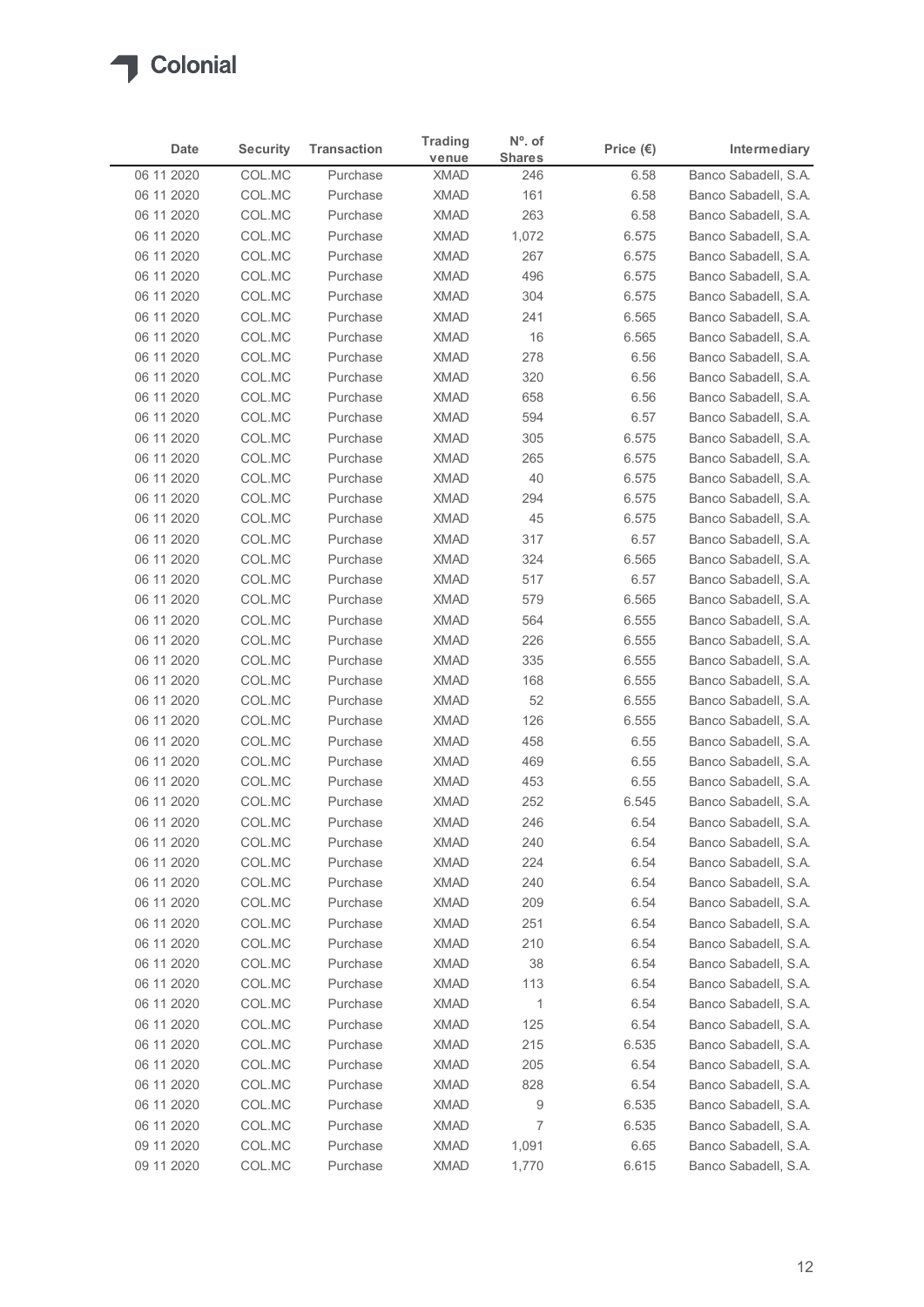

| 09 11 2020<br>09 11 2020<br>09 11 2020<br>09 11 2020<br>09 11 2020<br>09 11 2020<br>09 11 2020<br>09 11 2020<br>09 11 2020<br>09 11 2020 | COL.MC<br>COL.MC<br>COL.MC<br>COL.MC | Purchase<br>Purchase | venue                      | <b>Shares</b>  | Price $(\epsilon)$ | Intermediary                                 |
|------------------------------------------------------------------------------------------------------------------------------------------|--------------------------------------|----------------------|----------------------------|----------------|--------------------|----------------------------------------------|
|                                                                                                                                          |                                      |                      | <b>XMAD</b>                | 1,064          | 6.63               | Banco Sabadell, S.A.                         |
|                                                                                                                                          |                                      |                      | <b>XMAD</b>                | 3,230          | 6.615              | Banco Sabadell, S.A.                         |
|                                                                                                                                          |                                      | Purchase             | <b>XMAD</b>                | 600            | 6.675              | Banco Sabadell, S.A.                         |
|                                                                                                                                          |                                      | Purchase             | <b>XMAD</b>                | 475            | 6.675              | Banco Sabadell, S.A.                         |
|                                                                                                                                          | COL.MC                               | Purchase             | <b>XMAD</b>                | 736            | 6.665              | Banco Sabadell, S.A.                         |
|                                                                                                                                          | COL.MC<br>COL.MC                     | Purchase<br>Purchase | <b>XMAD</b><br><b>XMAD</b> | 362<br>1,087   | 6.665<br>6.695     | Banco Sabadell, S.A.<br>Banco Sabadell, S.A. |
|                                                                                                                                          | COL.MC                               | Purchase             | <b>XMAD</b>                | 1,010          | 6.725              | Banco Sabadell, S.A.                         |
|                                                                                                                                          | COL.MC                               | Purchase             | <b>XMAD</b>                | 41             | 6.71               | Banco Sabadell, S.A.                         |
|                                                                                                                                          | COL.MC                               | Purchase             | <b>XMAD</b>                | 1,073          | 6.72               | Banco Sabadell, S.A.                         |
| 09 11 2020                                                                                                                               | COL.MC                               | Purchase             | <b>XMAD</b>                | 192            | 6.715              | Banco Sabadell, S.A.                         |
| 09 11 2020                                                                                                                               | COL.MC                               | Purchase             | <b>XMAD</b>                | 851            | 6.715              | Banco Sabadell, S.A.                         |
| 09 11 2020                                                                                                                               | COL.MC                               | Purchase             | <b>XMAD</b>                | 42             | 6.725              | Banco Sabadell, S.A.                         |
| 09 11 2020                                                                                                                               | COL.MC                               | Purchase             | XMAD                       | 18             | 6.735              | Banco Sabadell, S.A.                         |
| 09 11 2020                                                                                                                               | COL.MC<br>COL.MC                     | Purchase<br>Purchase | <b>XMAD</b><br><b>XMAD</b> | 381<br>657     | 6.735<br>6.735     | Banco Sabadell, S.A.                         |
| 09 11 2020<br>09 11 2020                                                                                                                 | COL.MC                               | Purchase             | XMAD                       | 48             | 6.74               | Banco Sabadell, S.A.<br>Banco Sabadell, S.A. |
| 09 11 2020                                                                                                                               | COL.MC                               | Purchase             | XMAD                       | 1,024          | 6.74               | Banco Sabadell, S.A.                         |
| 09 11 2020                                                                                                                               | COL.MC                               | Purchase             | <b>XMAD</b>                | 145            | 6.725              | Banco Sabadell, S.A.                         |
| 09 11 2020                                                                                                                               | COL.MC                               | Purchase             | <b>XMAD</b>                | 20             | 6.735              | Banco Sabadell, S.A.                         |
| 09 11 2020                                                                                                                               | COL.MC                               | Purchase             | <b>XMAD</b>                | 888            | 6.735              | Banco Sabadell, S.A.                         |
| 09 11 2020                                                                                                                               | COL.MC                               | Purchase             | <b>XMAD</b>                | 527            | 6.735              | Banco Sabadell, S.A.                         |
| 09 11 2020                                                                                                                               | COL.MC                               | Purchase             | XMAD                       | 536            | 6.735              | Banco Sabadell, S.A.                         |
| 09 11 2020                                                                                                                               | COL.MC                               | Purchase             | XMAD                       | 1,068          | 6.76               | Banco Sabadell, S.A.                         |
| 09 11 2020                                                                                                                               | COL.MC                               | Purchase             | <b>XMAD</b>                | 1,051          | 6.76               | Banco Sabadell, S.A.                         |
| 09 11 2020<br>09 11 2020                                                                                                                 | COL.MC<br>COL.MC                     | Purchase<br>Purchase | <b>XMAD</b><br><b>XMAD</b> | 788<br>271     | 6.755<br>6.755     | Banco Sabadell, S.A.<br>Banco Sabadell, S.A. |
| 09 11 2020                                                                                                                               | COL.MC                               | Purchase             | XMAD                       | 956            | 6.77               | Banco Sabadell, S.A.                         |
| 09 11 2020                                                                                                                               | COL.MC                               | Purchase             | <b>XMAD</b>                | 1,006          | 7.205              | Banco Sabadell, S.A.                         |
| 09 11 2020                                                                                                                               | COL.MC                               | Purchase             | <b>XMAD</b>                | 412            | 7.345              | Banco Sabadell, S.A.                         |
| 09 11 2020                                                                                                                               | COL.MC                               | Purchase             | <b>XMAD</b>                | 652            | 7.345              | Banco Sabadell, S.A.                         |
| 09 11 2020                                                                                                                               | COL.MC                               | Purchase             | <b>XMAD</b>                | 166            | 7.415              | Banco Sabadell, S.A.                         |
| 09 11 2020                                                                                                                               | COL.MC                               | Purchase             | <b>XMAD</b>                | 500            | 7.415              | Banco Sabadell, S.A.                         |
| 09 11 2020                                                                                                                               | COL.MC                               | Purchase             | <b>XMAD</b>                | 375            | 7.415              | Banco Sabadell, S.A.                         |
| 09 11 2020                                                                                                                               | COL.MC                               | Purchase             | XMAD                       | 475            | 7.345              | Banco Sabadell, S.A.                         |
| 09 11 2020                                                                                                                               | COL.MC                               | Purchase             | <b>XMAD</b>                | 595            | 7.345              | Banco Sabadell, S.A.                         |
| 09 11 2020<br>09 11 2020                                                                                                                 | COL.MC<br>COL.MC                     | Purchase<br>Purchase | <b>XMAD</b><br><b>XMAD</b> | 463<br>577     | 7.38<br>7.38       | Banco Sabadell, S.A.<br>Banco Sabadell, S.A. |
| 10 11 2020                                                                                                                               | COL.MC                               | Purchase             | <b>XMAD</b>                | 936            | 7.5                | Banco Sabadell, S.A.                         |
| 10 11 2020                                                                                                                               | COL.MC                               | Purchase             | <b>XMAD</b>                | 955            | 7.5                | Banco Sabadell, S.A.                         |
| 10 11 2020                                                                                                                               | COL.MC                               | Purchase             | <b>XMAD</b>                | 259            | 7.5                | Banco Sabadell, S.A.                         |
| 10 11 2020                                                                                                                               | COL.MC                               | Purchase             | <b>XMAD</b>                | 16             | 7.7                | Banco Sabadell, S.A.                         |
| 10 11 2020                                                                                                                               | COL.MC                               | Purchase             | <b>XMAD</b>                | 500            | 7.7                | Banco Sabadell, S.A.                         |
| 10 11 2020                                                                                                                               | COL.MC                               | Purchase             | <b>XMAD</b>                | 500            | 7.7                | Banco Sabadell, S.A.                         |
| 10 11 2020                                                                                                                               | COL.MC                               | Purchase             | <b>XMAD</b>                | 21             | 7.7                | Banco Sabadell, S.A.                         |
| 10 11 2020                                                                                                                               | COL.MC                               | Purchase             | XMAD                       | 427            | 7.75               | Banco Sabadell, S.A.                         |
| 10 11 2020                                                                                                                               | COL.MC                               | Purchase             | <b>XMAD</b>                | 138            | 7.75               | Banco Sabadell, S.A.                         |
| 10 11 2020                                                                                                                               | COL.MC                               | Purchase             | <b>XMAD</b>                | 500            | 7.75               | Banco Sabadell, S.A.                         |
| 10 11 2020<br>10 11 2020                                                                                                                 | COL.MC<br>COL.MC                     | Purchase<br>Purchase | <b>XMAD</b><br><b>XMAD</b> | 2,000<br>1,000 | 7.75<br>7.75       | Banco Sabadell, S.A.<br>Banco Sabadell, S.A. |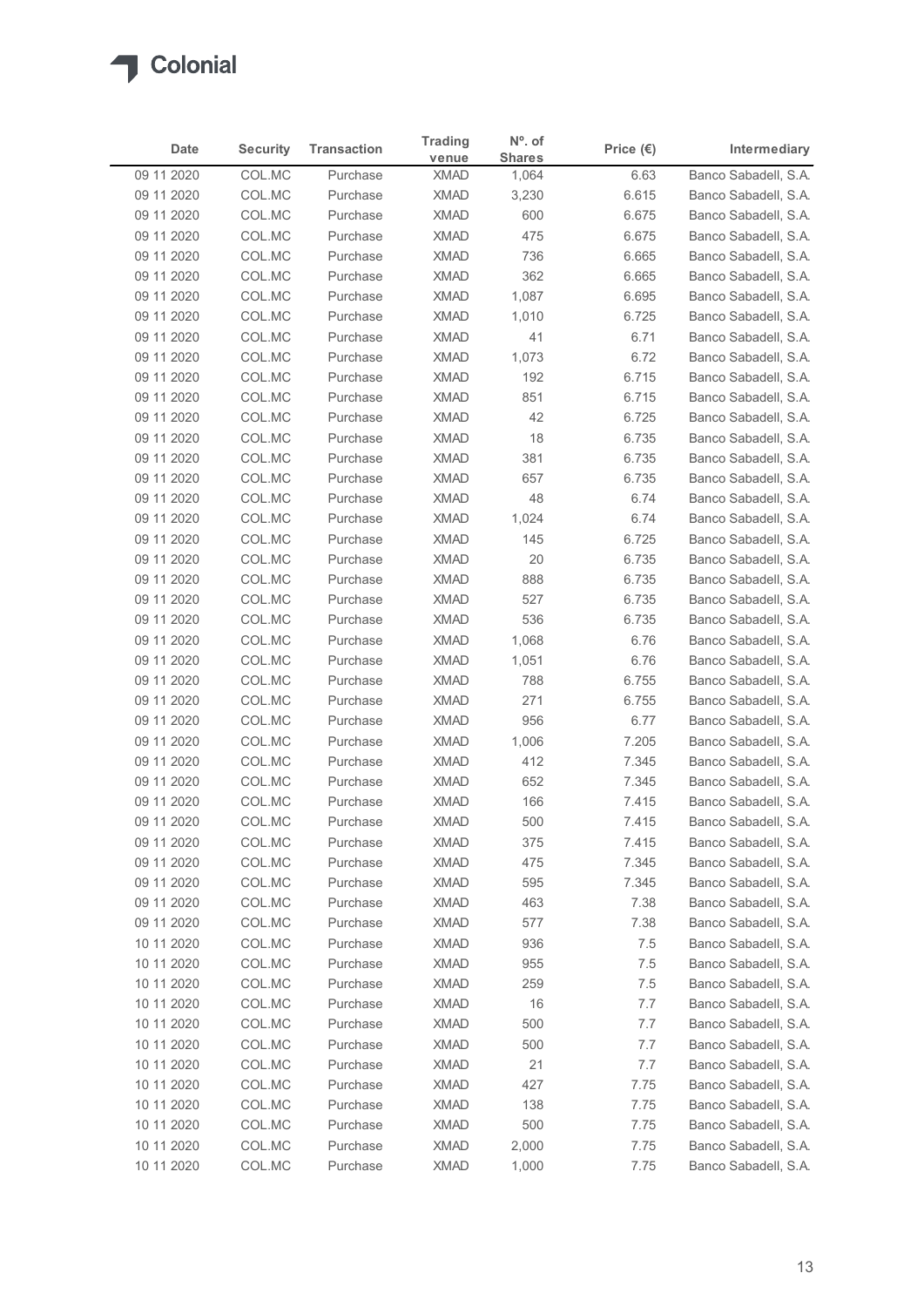| Date                     | <b>Security</b>  | <b>Transaction</b>   | <b>Trading</b>             | $N^{\circ}$ . of     | Price $(\epsilon)$ | Intermediary                                 |
|--------------------------|------------------|----------------------|----------------------------|----------------------|--------------------|----------------------------------------------|
| 10 11 2020               | COL.MC           | Purchase             | venue<br><b>XMAD</b>       | <b>Shares</b><br>800 | 7.75               | Banco Sabadell, S.A.                         |
| 10 11 2020               | COL.MC           | Purchase             | <b>XMAD</b>                | 135                  | 7.75               | Banco Sabadell, S.A.                         |
| 10 11 2020               | COL.MC           | Purchase             | <b>XMAD</b>                | 352                  | 7.76               | Banco Sabadell, S.A.                         |
| 10 11 2020               | COL.MC           | Purchase             | <b>XMAD</b>                | 707                  | 7.76               | Banco Sabadell, S.A.                         |
| 10 11 2020               | COL.MC           | Purchase             | <b>XMAD</b>                | 1,042                | 7.805              | Banco Sabadell, S.A.                         |
| 10 11 2020               | COL.MC           | Purchase             | <b>XMAD</b>                | 358                  | 7.79               | Banco Sabadell, S.A.                         |
| 10 11 2020               | COL.MC           | Purchase             | <b>XMAD</b>                | 500                  | 7.79               | Banco Sabadell, S.A.                         |
| 10 11 2020<br>10 11 2020 | COL.MC<br>COL.MC | Purchase<br>Purchase | <b>XMAD</b><br><b>XMAD</b> | 220<br>14            | 7.79<br>7.805      | Banco Sabadell, S.A.<br>Banco Sabadell, S.A. |
| 10 11 2020               | COL.MC           | Purchase             | <b>XMAD</b>                | 1,058                | 7.805              | Banco Sabadell, S.A.                         |
| 10 11 2020               | COL.MC           | Purchase             | <b>XMAD</b>                | 1,084                | 7.81               | Banco Sabadell, S.A.                         |
| 10 11 2020               | COL.MC           | Purchase             | <b>XMAD</b>                | 856                  | 7.835              | Banco Sabadell, S.A.                         |
| 10 11 2020               | COL.MC           | Purchase             | <b>XMAD</b>                | 62                   | 7.835              | Banco Sabadell, S.A.                         |
| 10 11 2020               | COL.MC           | Purchase             | XMAD                       | 144                  | 7.835              | Banco Sabadell, S.A.                         |
| 10 11 2020               | COL.MC           | Purchase             | <b>XMAD</b>                | 2,000                | 7.805              | Banco Sabadell, S.A.                         |
| 10 11 2020               | COL.MC           | Purchase             | XMAD                       | 1,000                | 7.805              | Banco Sabadell, S.A.                         |
| 10 11 2020<br>10 11 2020 | COL.MC<br>COL.MC | Purchase<br>Purchase | <b>XMAD</b><br><b>XMAD</b> | 1,600<br>400         | 7.805<br>7.805     | Banco Sabadell, S.A.<br>Banco Sabadell, S.A. |
| 10 11 2020               | COL.MC           | Purchase             | <b>XMAD</b>                | 1,083                | 7.805              | Banco Sabadell, S.A.                         |
| 10 11 2020               | COL.MC           | Purchase             | <b>XMAD</b>                | 315                  | 7.82               | Banco Sabadell, S.A.                         |
| 10 11 2020               | COL.MC           | Purchase             | <b>XMAD</b>                | 761                  | 7.82               | Banco Sabadell, S.A.                         |
| 10 11 2020               | COL.MC           | Purchase             | XMAD                       | 1,063                | 7.835              | Banco Sabadell, S.A.                         |
| 10 11 2020               | COL.MC           | Purchase             | <b>XMAD</b>                | 977                  | 7.83               | Banco Sabadell, S.A.                         |
| 10 11 2020               | COL.MC           | Purchase             | <b>XMAD</b>                | 56                   | 7.83               | Banco Sabadell, S.A.                         |
| 10 11 2020               | COL.MC           | Purchase             | <b>XMAD</b>                | 1,023                | 7.82               | Banco Sabadell, S.A.                         |
| 10 11 2020               | COL.MC           | Purchase             | <b>XMAD</b>                | 558                  | 7.84               | Banco Sabadell, S.A.                         |
| 10 11 2020               | COL.MC           | Purchase<br>Purchase | <b>XMAD</b><br><b>XMAD</b> | 514<br>790           | 7.85<br>7.87       | Banco Sabadell, S.A.                         |
| 10 11 2020<br>10 11 2020 | COL.MC<br>COL.MC | Purchase             | <b>XMAD</b>                | 235                  | 7.87               | Banco Sabadell, S.A.<br>Banco Sabadell, S.A. |
| 10 11 2020               | COL.MC           | Purchase             | <b>XMAD</b>                | 340                  | 7.895              | Banco Sabadell, S.A.                         |
| 10 11 2020               | COL.MC           | Purchase             | <b>XMAD</b>                | 27                   | 7.9                | Banco Sabadell, S.A.                         |
| 10 11 2020               | COL.MC           | Purchase             | <b>XMAD</b>                | 639                  | 7.9                | Banco Sabadell, S.A.                         |
| 10 11 2020               | COL.MC           | Purchase             | <b>XMAD</b>                | 1,083                | 7.92               | Banco Sabadell, S.A.                         |
| 10 11 2020               | COL.MC           | Purchase             | <b>XMAD</b>                | 1,067                | 7.94               | Banco Sabadell, S.A.                         |
| 10 11 2020               | COL.MC           | Purchase             | XMAD                       | 1,097                | 7.925              | Banco Sabadell, S.A.                         |
| 10 11 2020               | COL.MC           | Purchase             | <b>XMAD</b>                | 1,004                | 7.945              | Banco Sabadell, S.A.                         |
| 10 11 2020               | COL.MC           | Purchase             | <b>XMAD</b>                | 1,016                | 7.95               | Banco Sabadell, S.A.                         |
| 10 11 2020<br>10 11 2020 | COL.MC<br>COL.MC | Purchase<br>Purchase | <b>XMAD</b><br>XMAD        | 1,029<br>1,097       | 7.935<br>7.94      | Banco Sabadell, S.A.<br>Banco Sabadell, S.A. |
| 10 11 2020               | COL.MC           | Purchase             | <b>XMAD</b>                | 4,229                | 7.94               | Banco Sabadell, S.A.                         |
| 10 11 2020               | COL.MC           | Purchase             | <b>XMAD</b>                | 500                  | 7.94               | Banco Sabadell, S.A.                         |
| 10 11 2020               | COL.MC           | Purchase             | <b>XMAD</b>                | 271                  | 7.94               | Banco Sabadell, S.A.                         |
| 10 11 2020               | COL.MC           | Purchase             | <b>XMAD</b>                | 1,019                | 7.935              | Banco Sabadell, S.A.                         |
| 10 11 2020               | COL.MC           | Purchase             | <b>XMAD</b>                | 128                  | 7.9                | Banco Sabadell, S.A.                         |
| 10 11 2020               | COL.MC           | Purchase             | XMAD                       | 942                  | 7.9                | Banco Sabadell, S.A.                         |
| 10 11 2020               | COL.MC           | Purchase             | <b>XMAD</b>                | 707                  | 7.915              | Banco Sabadell, S.A.                         |
| 10 11 2020               | COL.MC           | Purchase             | <b>XMAD</b>                | 369                  | 7.915              | Banco Sabadell, S.A.                         |
| 10 11 2020               | COL.MC<br>COL.MC | Purchase             | <b>XMAD</b>                | 1,037                | 7.915              | Banco Sabadell, S.A.                         |
| 10 11 2020               |                  | Purchase             | <b>XMAD</b>                | 1,007                | 7.935              | Banco Sabadell, S.A.                         |